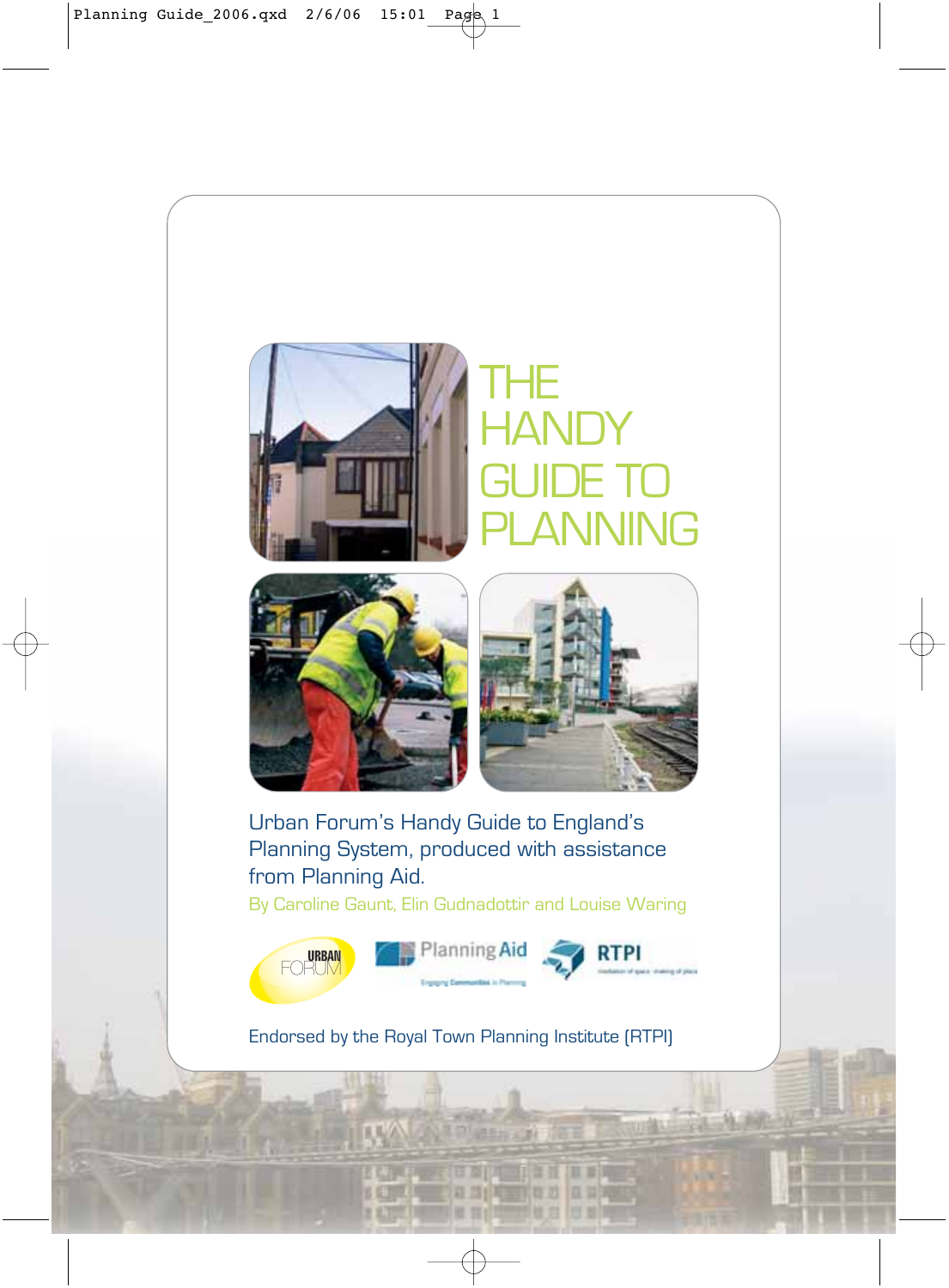THE HANDY GUIDE TO PLANNING Urban Forum's Handy Guide to England's Planning System, produced in conjunction with Planning Aid First edition 2006 By Caroline Gaunt, Elin Gudnadottir and Louise Waring Published by Urban Forum, 70 Cowcross Street, London EC1M 6EJ First published 2006. © Urban Forum 2006 ISBN 0-9551421-1-3 ISBN 978-0-9551421-1-6 Designed and Printed in England by Eyemedia 01425 272197

Acknowledgements: Special thanks to Sheena Terrace and Hannah Marshall (Planning Aid) and Helen Walker (ASC). Pictures supplied by West Midlands Planning Aid Service and Urban Forum

#### **Glossary of Abbreviations**

- **AAP:** Area Action Plan
- **CEN:** Community Empowerment Network
- **DCLG:** Department for Communites & Local Government
- **DPD:** Development Plan Document
- **EIP:** Examination in Public
- **LAA:** Local Area Agreement
- **LDF:** Local Development Framework
- **LDS:** Local Development Scheme
- **LSP:** Local Strategic Partnership
- **MPS:** Mineral Policy Statement
- **ODPM:** Office of the Deputy Prime Minister
- **PPS:** Planning Policy Statement
- **RPB:** Regional Planning Body
- **RSS:** Regional Spatial Strategy
- **RVSN:** Regional Voluntary Sector Network
- **SCI:** Statement of Community Involvement
- **SCS:** Sustainable Community Strategy
- **SDS:** Spatial Development Strategy is the Regional Spatial Strategy for London (frequently referred to as the 'London Plan')
- **SP:** Structure Plan
- **SPD:** Supplementary Planning Document
- **UDP:** Unitary Development Plan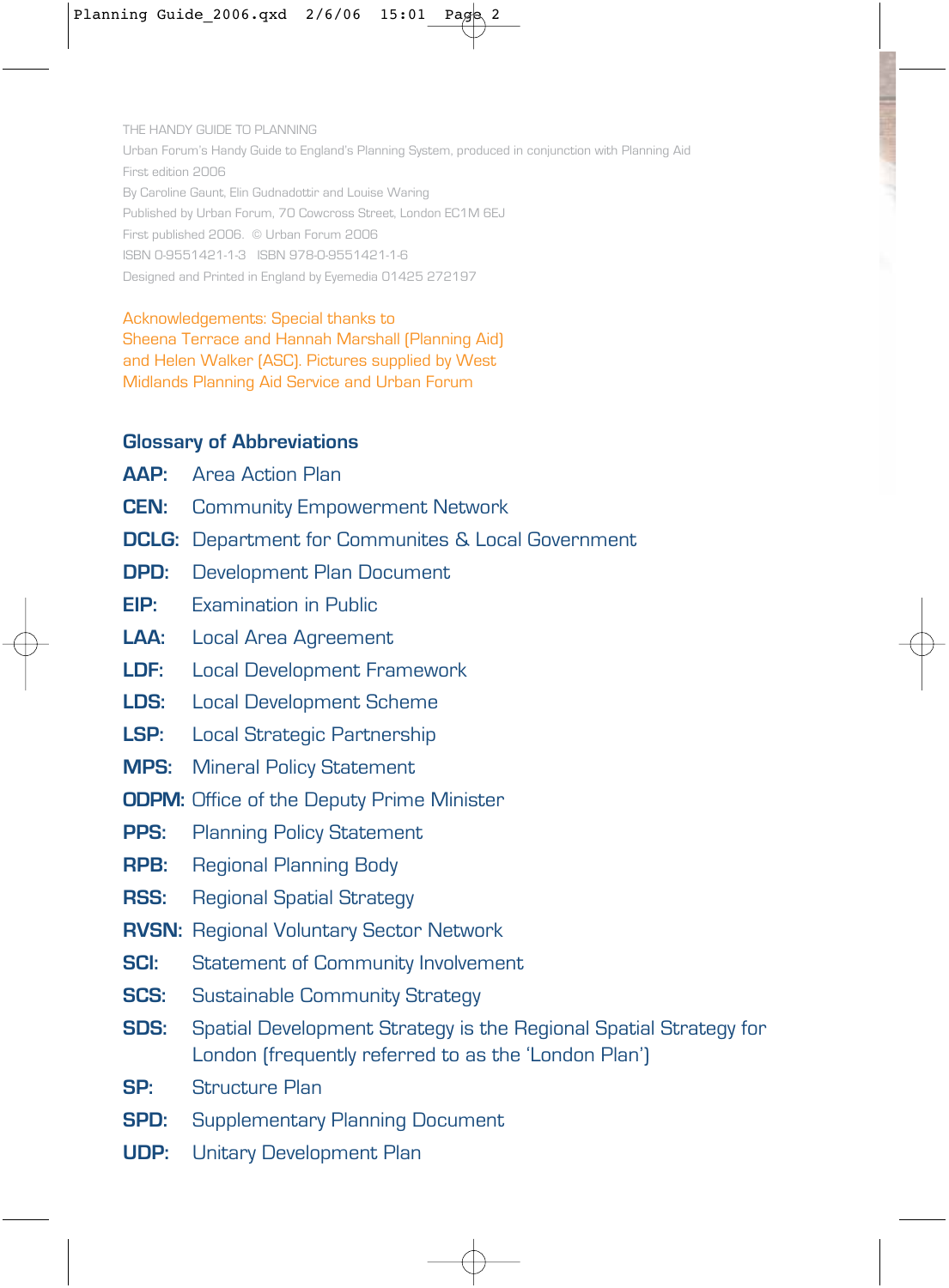| 1. Introduction                                 | 4               |
|-------------------------------------------------|-----------------|
| 2. What is Planning?                            | 5               |
| Why is planning important?                      | 5               |
| Who decides?                                    | 6               |
| What links are there with the                   |                 |
| Sustainable Community Strategy?                 | 6               |
| How do I get involved?                          | 7               |
| 3. The Planning System and How to Get Involved  | 8               |
| <b>Plan Preparation</b>                         | 8               |
| National Level                                  | 8               |
| <b>Regional Level</b>                           | 8               |
| Getting Involved - Regional Planning            | 9               |
| Local Level                                     | 1 <sub>0</sub>  |
| Getting Involved - Local Planning               | 12 <sup>°</sup> |
| Statement of Community Involvement              | 14              |
| <b>Development Control</b>                      | 15              |
| Getting Involved - Submitting an Application    | 16              |
| Getting Involved - Commenting on an Application | 17              |
| 4. Find out more?                               | 19              |
| <b>Test of Soundness</b>                        | 20              |
| <b>5. Useful Contacts</b>                       | P <sub>1</sub>  |
| Disclaimer                                      | 26              |

CONTENTS

E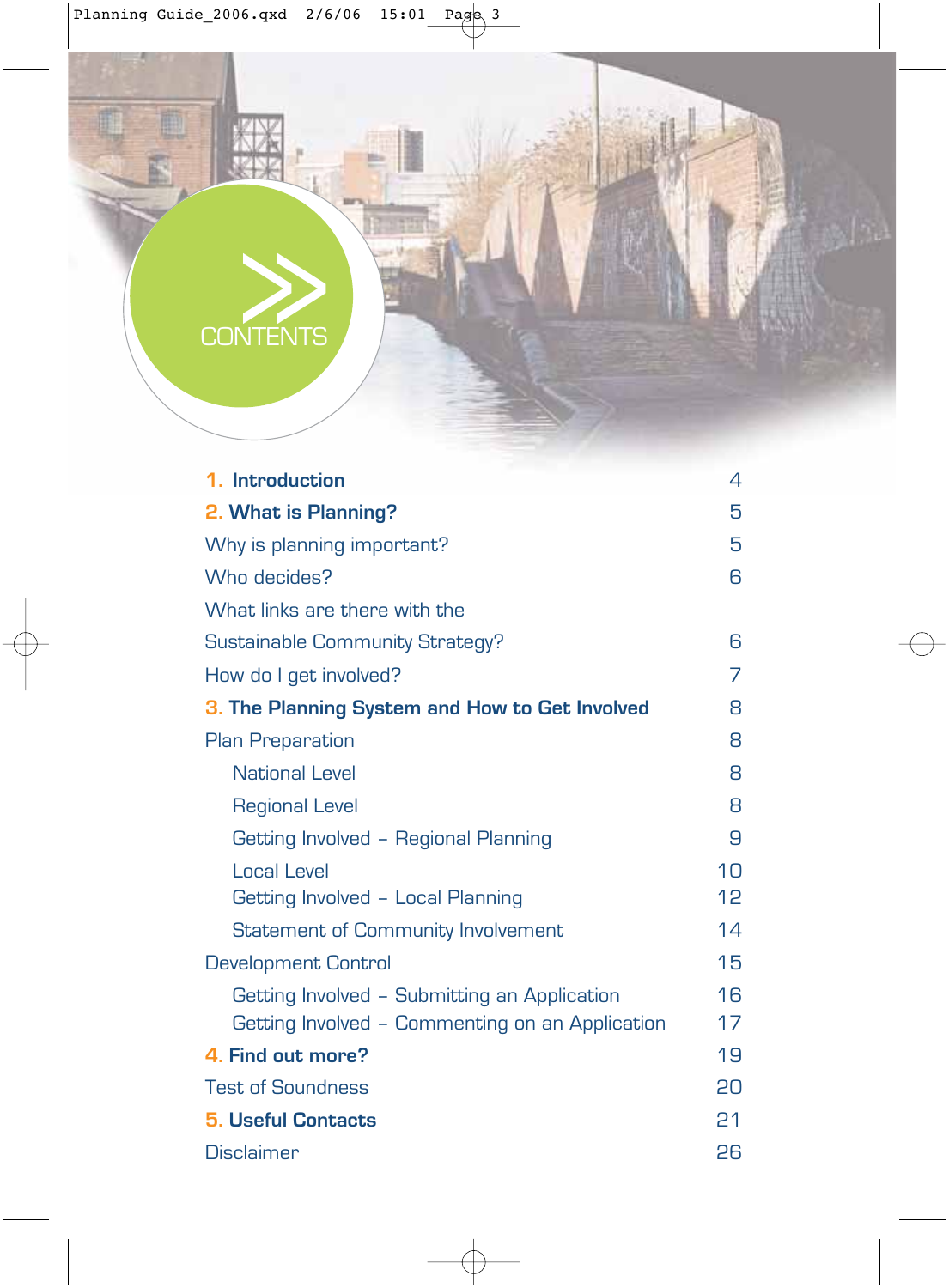# **INTRODUCTION**

Every day, decisions about our surroundings are being made: houses and roads are being built, shopping centres are enlarged and areas are being regenerated.

Past and present decisions determine how the areas we live in look today and therefore affect how we feel about an area and how we go about our daily routine. For example, the route we take to work, where we do our shopping, where children can play, where young people can meet, how we spend our leisure time and whether we can find space to park the car. These decisions are all made through the planning system, so whether you are aware of it or not you are constantly participating in planning. The important question is whether you want to play an active role in planning, helping to shape the decisions that are made. The aim of the Handy Guide is to give you the opportunity to be actively involved in the planning process, and to have some control over the future of your environment. It is written for community and voluntary organisations and members of the public who have limited experience of planning but would like to get involved. The Guide is written by Urban Forum with assistance from Planning Aid. If you



want more comprehensive information on the items discussed in this Guide then please see the Planning Information Pack (page 19) produced by Planning Aid with assistance from Urban Forum. Both Guides are endorsed by the Royal Town Planning Institute (RTPI).

This Guide starts by explaining what planning means, why it is important, how planning links with other strategies that shape our surroundings (for example, the Sustainable Community Strategy), and who does what in planning. It then provides an overview of the planning system at the national, regional and local level and explains how you can get involved. At the back of the Guide you will find a list of useful contacts.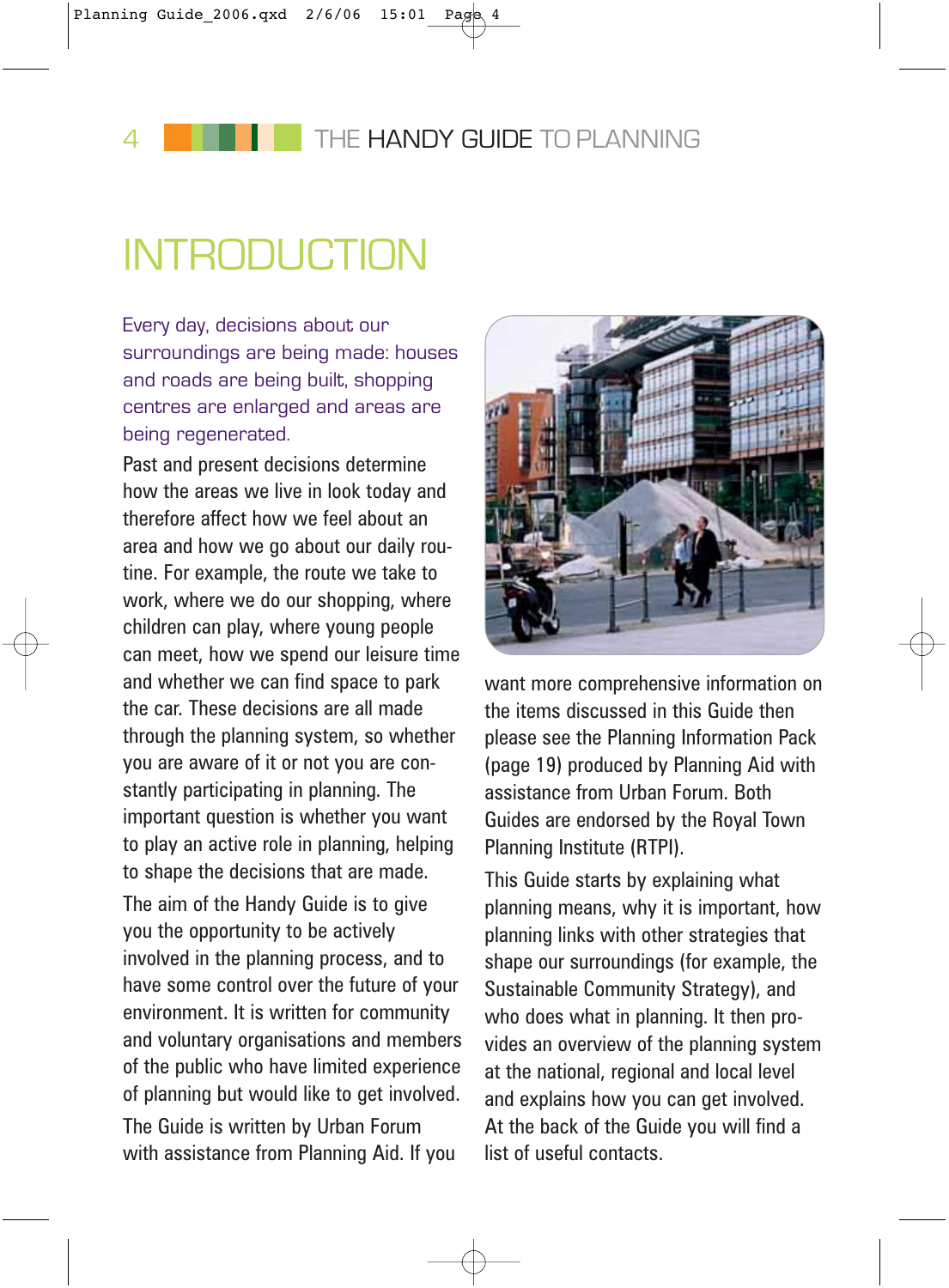>>

# WHAT IS PLANNING?

Planning is the system by which the use and development of land is managed for the benefit of all the community (for uses such as housing, schools, shops, offices, factories, airports and community facilities). The overall aim of the system is to ensure a balance between enabling development to take place and conserving and protecting the environment and local amenities. The idea is to create better places for people to live, work and play in.

The Government has recently started to talk about 'spatial planning'. It brings planning together with the policies and programmes which have an impact on people and their environment and therefore goes beyond just looking at the use of land. Links with other strategies, such as the Sustainable Community Strategy are explored further on page 6.

People often have negative feelings about the planning process. The system can seem complicated and full of jargon. However, there have recently been important changes to the system to enable communities to engage fully in all aspects of planning, including the preparation of plans and decisions on planning applications.

### **Why is planning important?**

Planning directly affects our physical environment and in doing so influences our quality of life and general well-being. Development of land makes a big difference to how we feel about our neighbourhoods, from the uses allowed in a particular area (like housing, retail or industrial) to the design of a building, to the amenities that may be provided as part of a development, such as open space and children's play space.

It is important to get involved early on in the planning process, so that you know how to influence it and make your voice heard. Being involved will allow you to hear about and influence proposed changes to your neighbourhood before decisions are made.

The value of early and continued involvement of local communities in the planning system has been recognised for some time. Working with local people has become more important with the passing of the Planning and Compulsory Purchase Act (2004). This seeks to increase community involvement. For example, local authorities are now required to prepare a Statement of Community Involvement (SCI) which sets out how the local authority intends to involve the communi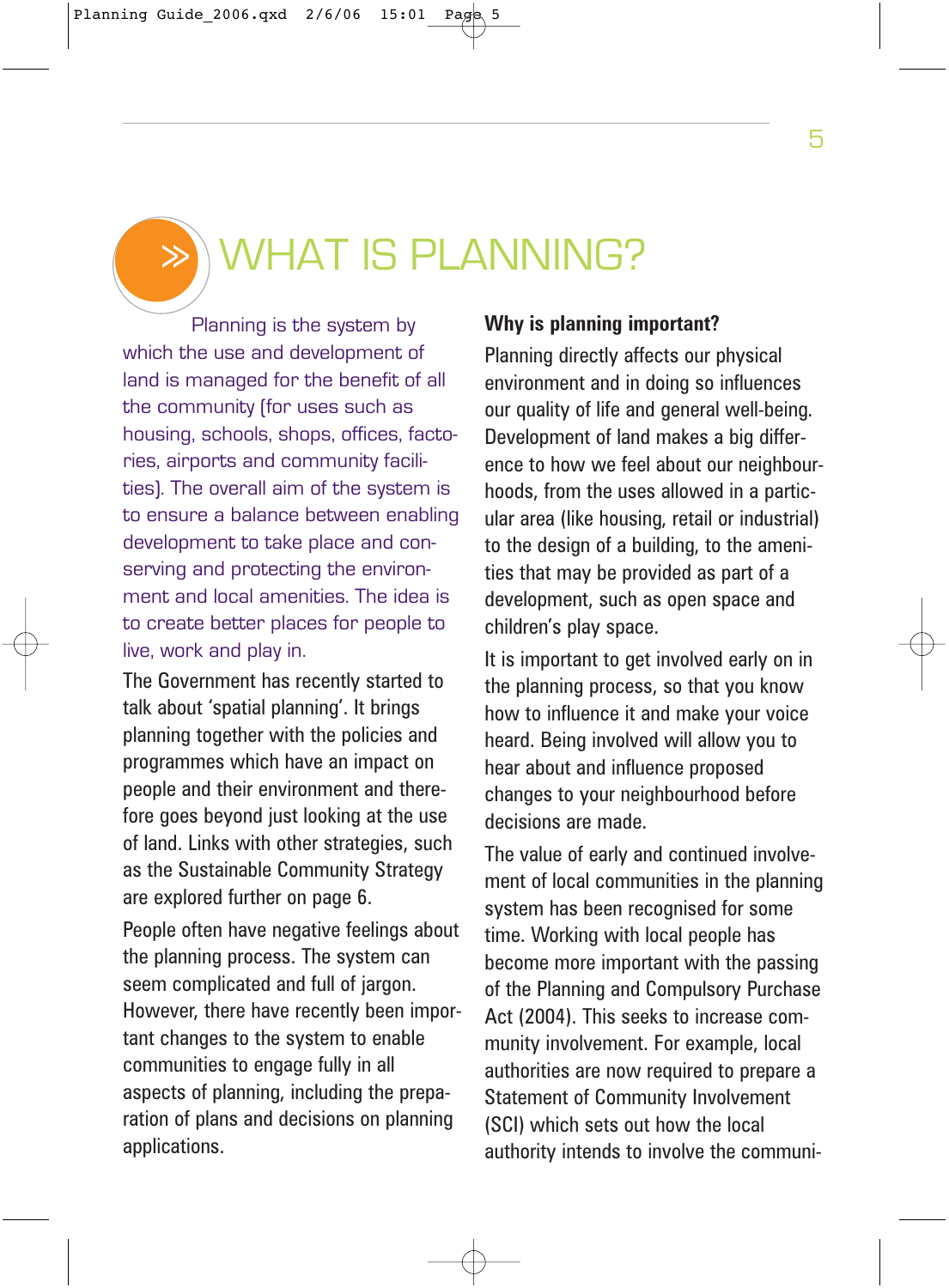ty in preparing plans and making decisions on planning applications. More information on SCIs can be found on page 14 (see sheet 7 of the Planning Information Pack for full details).

### **Who decides?**

Local authorities are given legal powers to manage development. The process is overseen by central Government (Dept. for Communities & Local Government (DCLG), formerly Office of the Deputy Prime Minister) which prepares Planning Policy Statements (PPS) setting out the planning policy local authorities should follow on a number of issues including housing, retail, transport and renewable energy. Each PPS is numbered. For example, PPS1 sets out the aims and objectives of the planning system (please see sheet 1 of the Planning Information Pack for a full list).

At the regional level, planning is carried out by the Regional Planning Bodies (usually the Regional Assemblies, or for London, the Mayor). Local authorities must take PPSs and regional plans into account when preparing their local plans.

Decisions on applications are made by the local authority in accordance with the content of its plan.

National policy and action is also influenced by other Government departments such as the Department for Environment, Food and Rural Affairs (DEFRA),

Department for Transport and Home Office (See sheet 1 of the Planning Information Pack for full details).

### **What links are there with the Sustainable Community Strategy?**

One of the objectives of the new Planning Act is to link planning with different strategies that already exist in your local area. The Sustainable Community Strategy (SCS) is of particular importance, although you may need to be aware of other strategies and plans including: Parish Plans, Housing Need Statements and Education Strategies.

The SCS gathers together good ideas to improve local areas and services. By law all local authorities in England must prepare one to 'promote or improve the economic, social and environmental wellbeing in each area'. The SCS sets out an overall framework for your local area. The planning system should deliver those parts of it that relate to the development and use of land.

The SCS is normally prepared through the Local Strategic Partnership (LSP) which exists in most areas. The LSP brings together local agencies (such as the police, social services, health services and the local authority) in order to produce the SCS. LSPs should also include voluntary groups, community groups and residents, and you may already be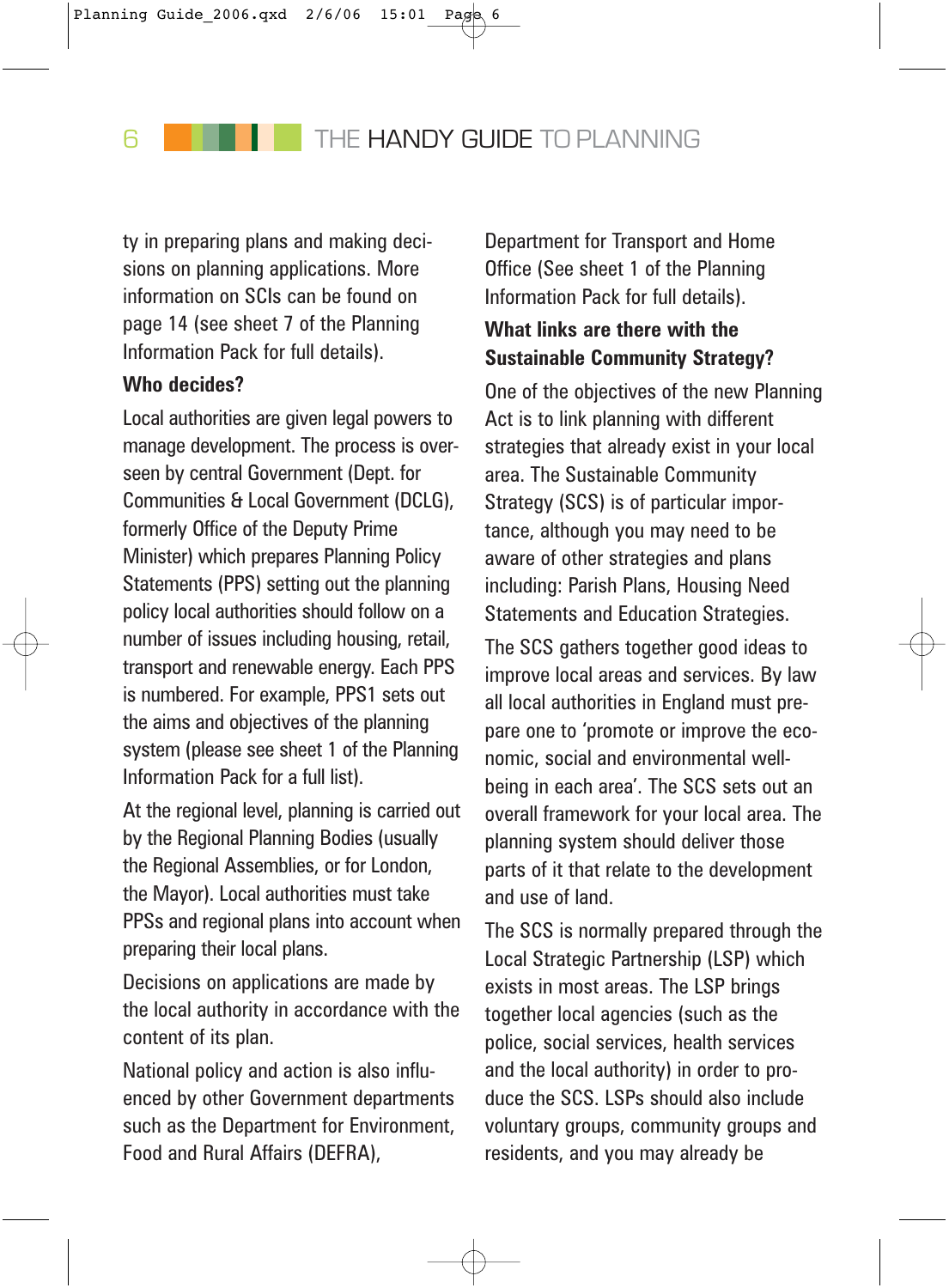

involved with your LSP, often through a Community Empowerment Network. Further information on LSPs can be found in the LSP Guide, published by Urban Forum and the Community Development Foundation (contact details on page 21).

### **How do I get involved?**

Your involvement in the planning system, at a local or regional level, is essential for successful development because you have knowledge of your area and its needs that planners and developers may not.

Whether you are a resident, resident group or part of a voluntary or a community organisation, make sure that your views are being taken into account. The decisions that are being made through the planning system will affect your environment so do say what you think!

There are two main ways to have your say in the planning system. These are:

**a) Plan preparation:** at both the regional level and the local level it is possible for

you to influence the preparation of plans. These plans set out a vision for how an area will develop and change over time, as well as guide future development.

**b) Development control:** Prior to most development taking place, a planning application must be submitted and approved at a local level by the local authority. Decisions on planning applications are based on the content of regional and local level plans (see 'Plan preparation' above). This process is commonly known as development control, but sometimes referred to as development management. You should be aware that certain types of development do not require planning permission. To find out if a development requires planning permission you need to speak to the planning department of your local authority. Most people get involved in the planning system by making or commenting on planning applications. Given that the decisions on planning applications are made in line with the plans (local and regional), it is important to influence the content of these plans.

In order to promote fairness, the planning system is governed by regulations and strict deadlines. The sooner you get involved the more likely you are to be able to influence decisions. The remainder of this Guide gives you a brief overview of planning and aims to help you participate in the system.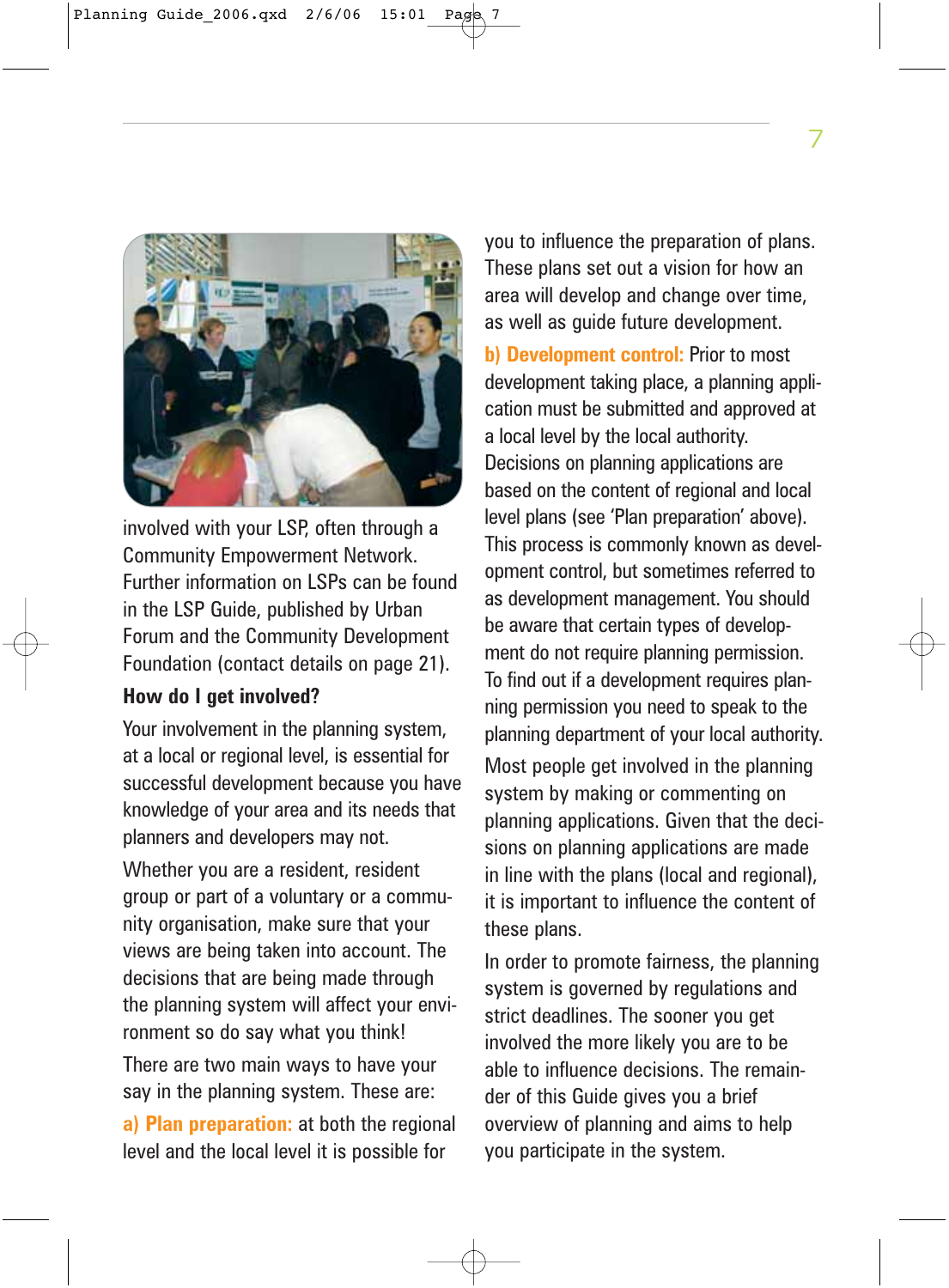# THE PLANNING SYSTEM AND HOW TO GET INVOLVED

In this section, plan preparation at national, regional and local level is explained. We then explain how you can get involved at regional and local levels.

### **PLAN PREPARATION**

### **Plan Preparation – National Level**

At the national level, Parliament is responsible for making laws and setting out the legal framework for planning. The Dept. for Communities & Local Government (DCLG), is responsible for producing national guidance through Planning Policy Statements (PPS), Mineral Policy Statements (MPS), and Planning Circulars. In England, there is planning legislation, policy and guidance but no national spatial plan.

The Planning and Compulsory Purchase Act (2004) has recently come into effect. It has a number of aims, including making it easier for people to participate in the planning process, making the system faster, simplifying the ways decisions are made and prioritising sustainable development. This normally means development that meets the needs of the present generation without compromising the quality of life of future generations.



All plans and decisions made at the local and regional level must be in line with national legislation and policy (see sheet 1 of the Planning Information Pack for full details).

**Plan Preparation – Regional Level** The Regional Planning Body (RPB), usually the Regional Assembly, is responsible for the preparation and review of the region's plan known as the Regional Spatial Strategy (RSS), except in London where the Mayor prepares the Spatial Development Strategy (SDS). The RSS replaces Regional Planning Guidance and County Structure Plans.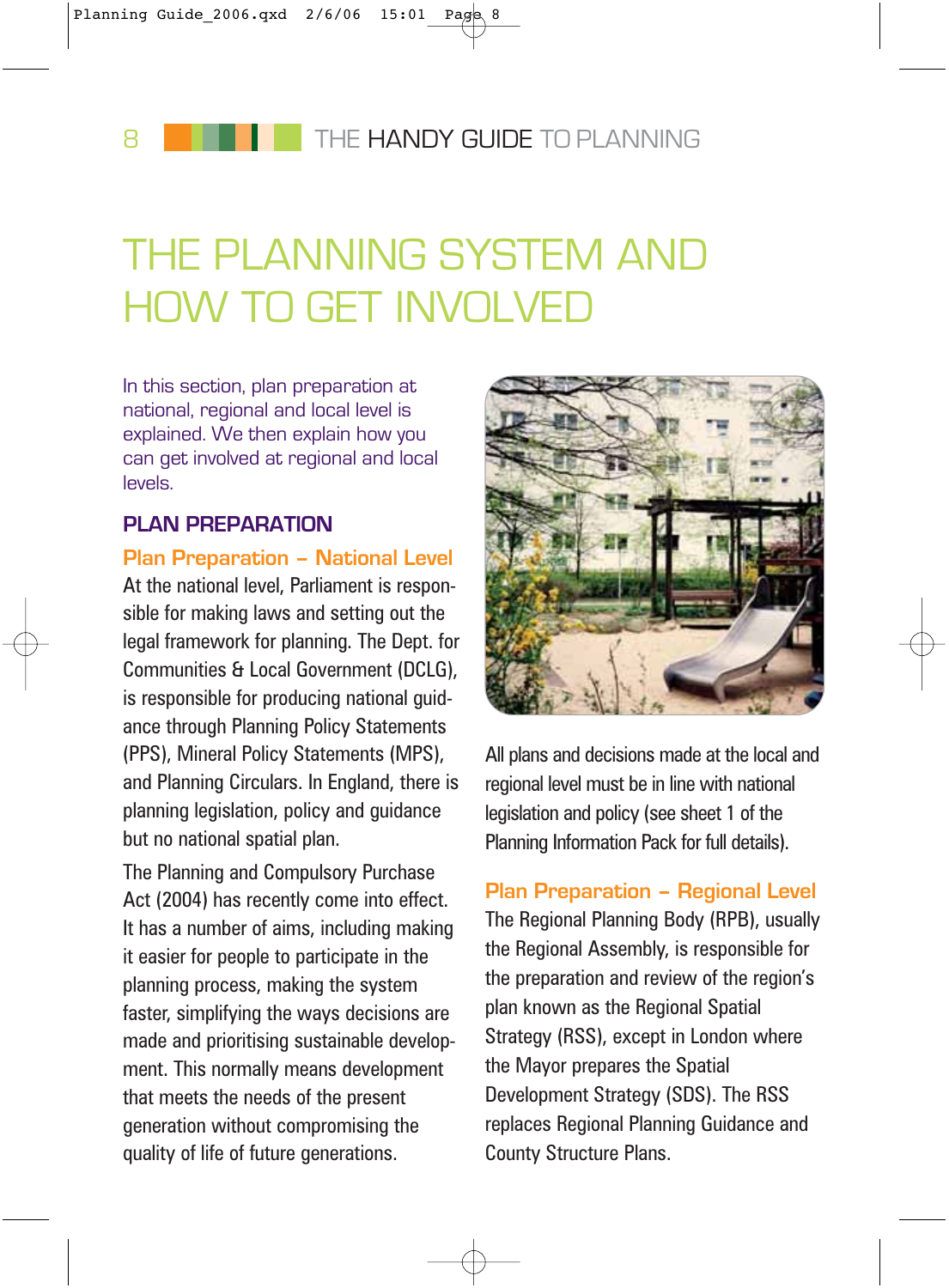The strategies, which must be prepared,<br>cover a 10–15 year period and deal with broad or strategic issues such as the number and general location of new houses. The RSS is important because it will guide what happens locally on issues such as environment, infrastructure, transport, housing, economic development, agriculture, minerals and waste and will influence the content of your Local Development Framework (LDF). Also included in the RSS are sub-regional strategies and policies that only cover part of the region. In developing the RSS, the RPB must produce a Statement of Public Participation or Regional Participation Statement setting out who will be consulted and how. (see sheet 2 of the Planning Information Pack for full details).

### **Getting Involved – Regional Planning**

When the RSS is prepared there will be formal opportunities to get involved. These are known as consultation periods. Any group or individual can submit comments. Following consultations, there will normally be a round-table discussion known as an Examination in Public (EIP). This is an opportunity for debate and testing of issues that arise. However, unlike the system at the local level, there is no right to be heard at the EIP even if you have submitted comments (known as 'representations'). Instead people are invited to appear. To be included, the RPB

# TIPS

- **>** Look out for sub-regional plans that affect your area.
- **>** Find out who is being consulted and make sure that your group is included in the Regional Participation Statement.
- **>** Remember that there is no right to be heard, so make sure that your written representations are focused on planning issues such as housing developments, urban extensions and transport infrastructure.
- **>** Keep your comments as simple and focused as possible.
- **>** Contact your Regional Voluntary Sector Network (RVSN) to find out if they are involved in planning – see page 24 for contact details.

must be convinced that you have an important planning point to make. The reason given for this is that the RSS is dealing with the broad, rather than sitespecific issues (See sheet 3 of the Planning Information Pack).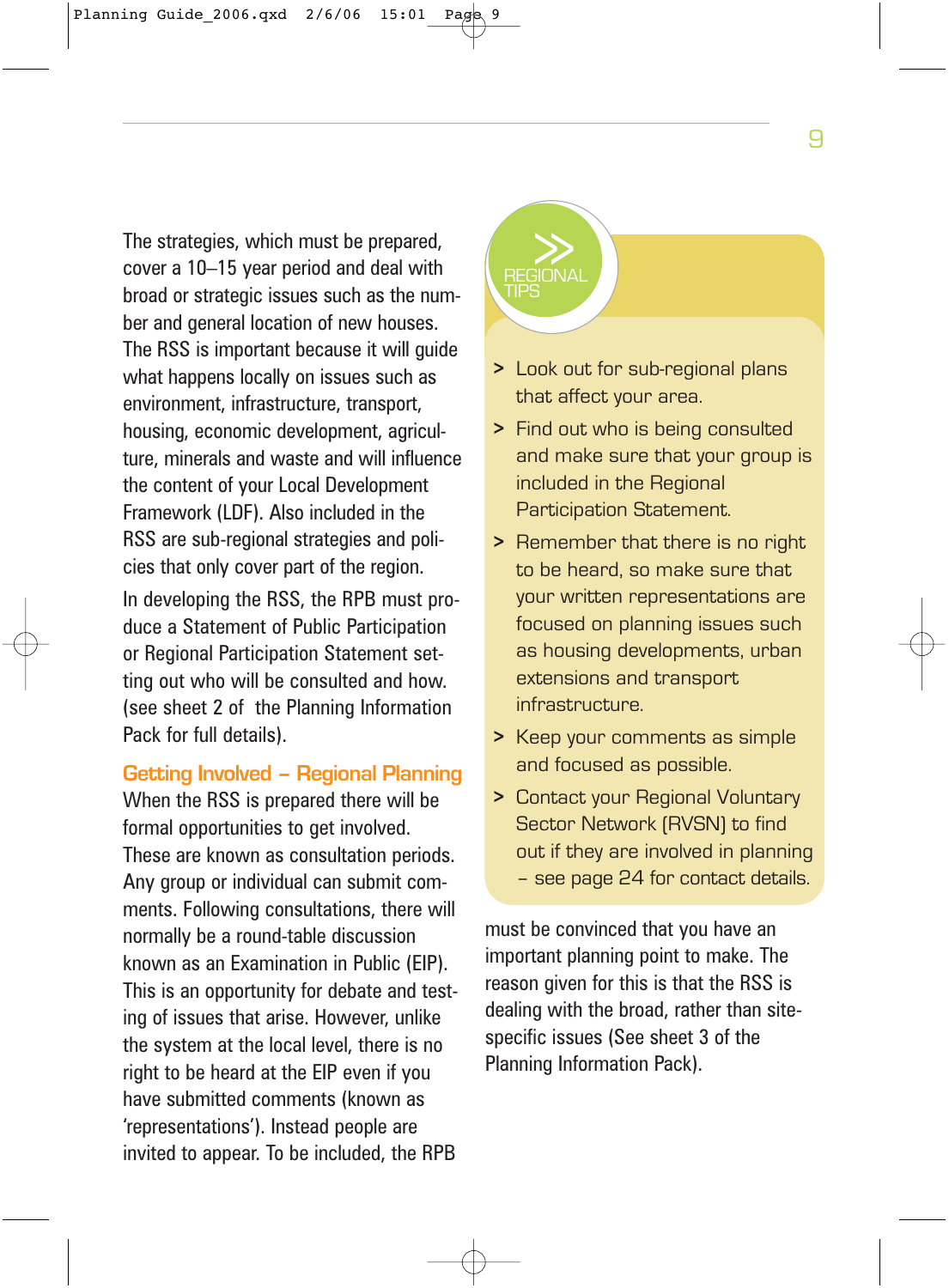### **Plan Preparation – Local Level**

Many local authorities have a department or section that deals specifically with planning issues and in some, plan-making is combined with work on Sustainable Community Strategies. The development control function or development management is often carried out by separate teams.

Planning officers within the plan preparation department are responsible for preparing the Authority's Local Development Framework (LDF). The LDF replaces the old style of Local Plans or Unitary Development Plans (UDPs), and is intended to make the planning system less formal and more flexible.

The LDF should be seen as a folder which contains various planning documents. The most important of these are subject to strict procedures, including examination by an independent person (known as an Inspector). These documents are called Development Plan Documents (DPDs) and planning decisions are made in accordance with them, unless there are good reasons not to.

Other documents contained in the LDF include Supplementary Planning Documents or SPDs which fill in the details of policy which have already been decided in the DPDs, the Local Development Scheme and Statement of Community Involvement.

**Below is a list of the main documents in the Local Development Framework:** 

## **Development Plan Documents**

- **>** Core Strategy: this sets out the general vision or overview for your local area and the most important policies.
- **>** Site-Specific Allocations and Policies: these are documents which allocate sites for specific uses. They may include details relating to design, access, density and affordable housing.
- **>** Area Action Plan: these are prepared for areas where there is pressure for change, for example through regeneration or conservation.
- **>** Proposals Map: this is a map covering your local authority area, showing the location (or 'allocation') of the policies and proposals set out within the LDF. This map will show things like the green belt, housing allocations and transport proposals.
- **>** Other Development Plan Documents: for example, Development Control Policies – some authorities prepare a separate document listing the main policies for controlling development.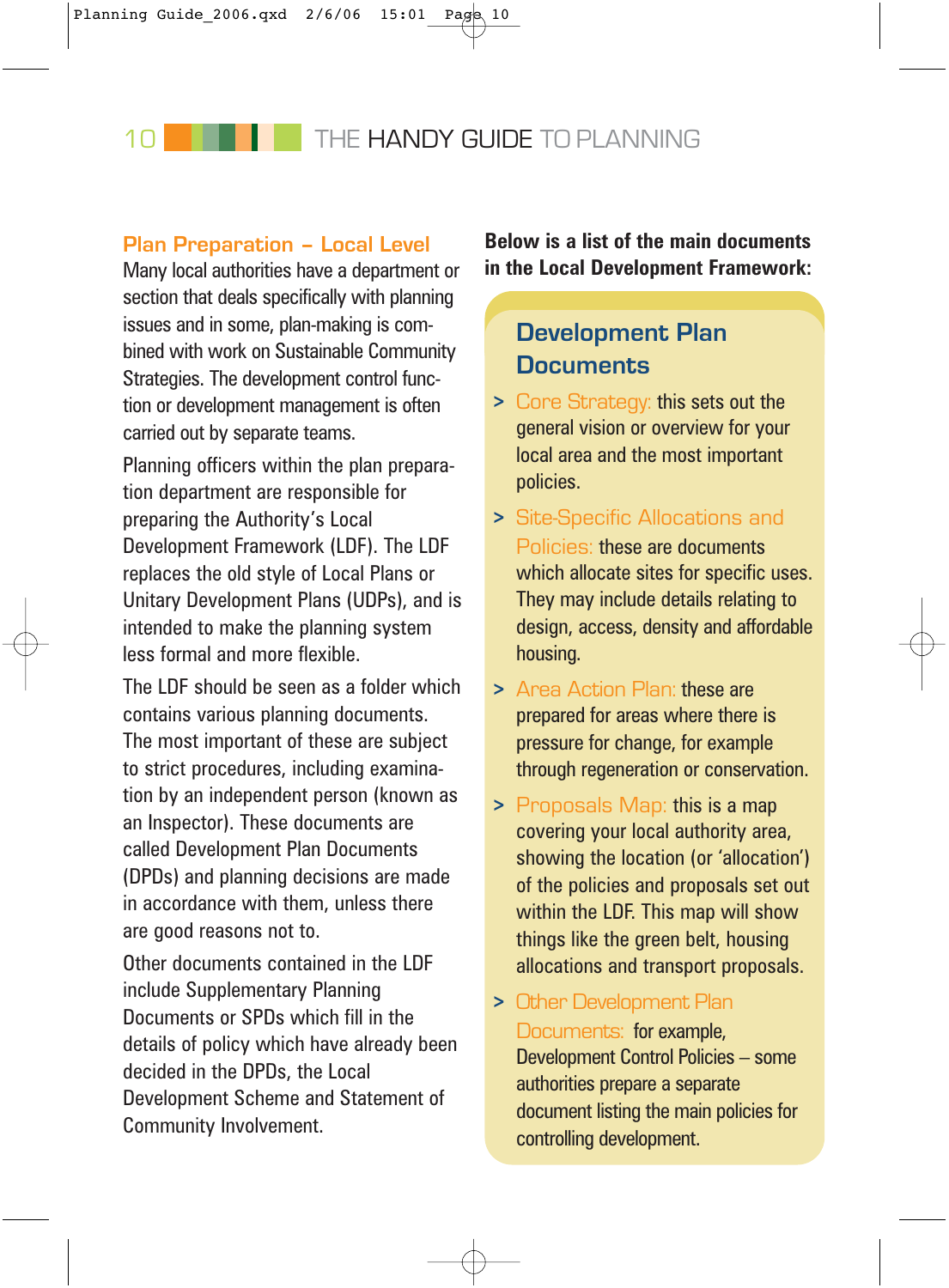### Local Development Framework (LDF) Documents KEY – Required ■ Optional ■ Project Plan ■



### **Other Documents**

You need to be familiar with these documents. They explain how and when other documents will be prepared.

**>** Local Development Scheme (LDS): this sets out the range of plans and timeframes for producing all the documents. This is a useful starting point for you to find out when the local authority will be preparing the various documents.

Overall, the LDF looks ahead and sets out a vision for your area of at least 10 years, or longer if the Regional Spatial Strategy (RSS) sets out a longer-term vision. The LDF will be reviewed regularly over this period, by amending the various documents within it in order to reflect changing needs and circumstances.

- **>** Statement of Community Involvement (SCI): this explains how your local authority will consult you on plan preparation and development control (see page 14 for more information).
- **>** Your LDF may also contain Supplementary Planning Documents: These fill out details of policies contained elsewhere in the LDF.

Each document in the LDF is likely to be prepared separately but all documents should be consistent with each other and with other strategies (such as the Sustainable Community Strategy and Local Transport Plan). The LDF must reflect the RSS.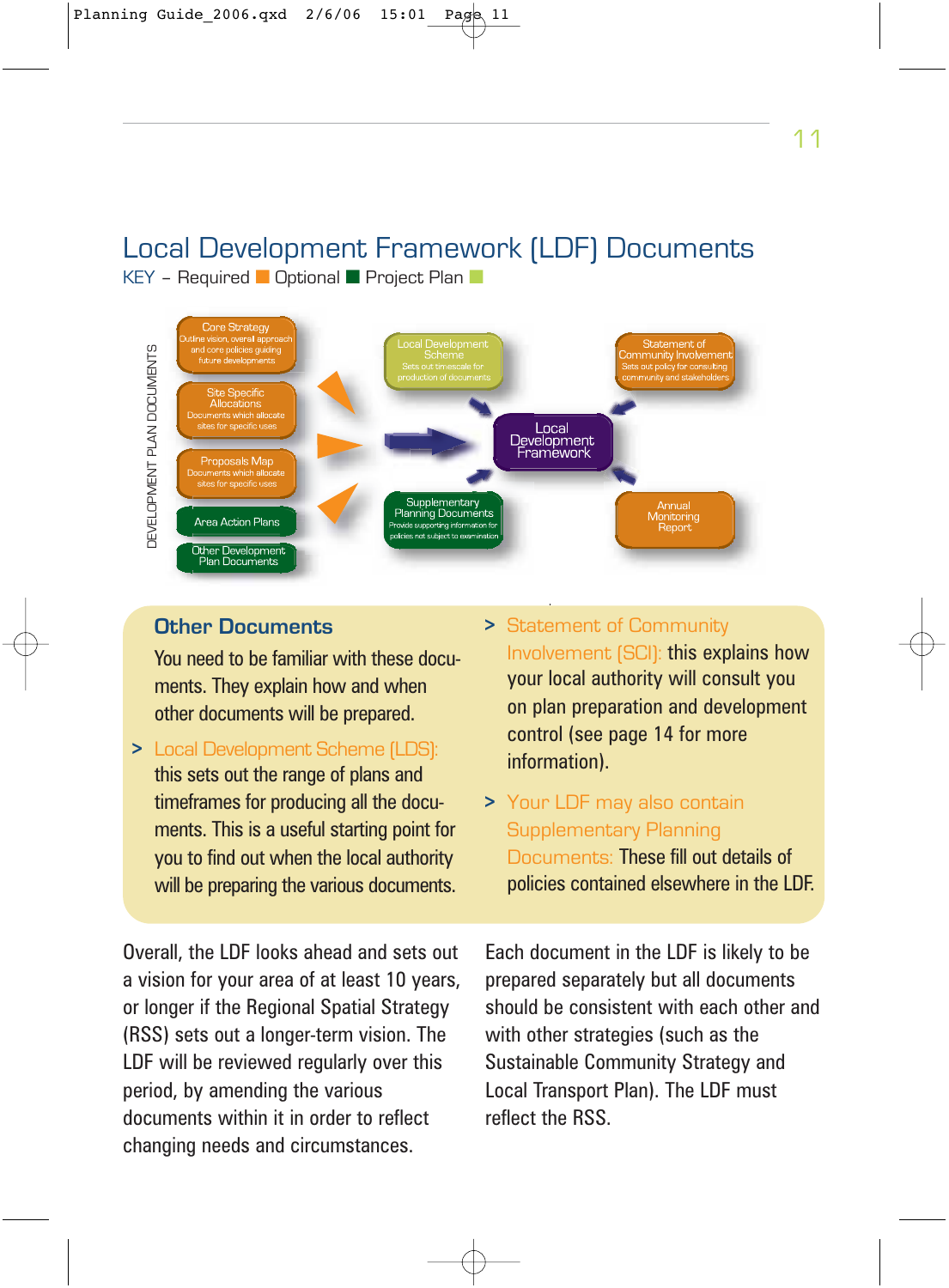### **Getting Involved – Local Planning**

The Statement of Community Involvement (SCI) is key to your participation in planning decisions that are made at the local level. Remember, the SCI will set out guidelines for how the community will be consulted, including timescales and methods of consultation. SCIs are looked at in more detail on page 14.

The preparation of each DPD (see page 10) will follow set (strict) procedures, with a number of formal consultation periods. It is very important to get involved as early as possible, at the 'issues and options' and/or 'preferred options' stages. Don't wait until the Examination to make your comments.

The local authority will start the process with an information gathering phase when they will seek suggestions and views on the issues to be covered by the documents. This is often called the 'issues and options' stage. You should be aware that there is no fixed period for involvement in this phase. Get involved and make your ideas known at this early stage, as you are more likely to influence thinking.

Having gathered information, the local authority will then produce a 'preferred options' document. This document, containing policies and proposals, will be made available for a (fixed) six week consultation period. The documents and sup-



porting evidence will be advertised locally and be made available on your authority's website.

Your local authority must consider all the comments made at the preferred options stage in preparing its 'final' document. They must be able to show how community involvement has influenced the preparation of the 'final' document.

This 'final' document is then submitted to central Government (the Secretary of State). This is the point when the Examination process starts and a further six week period of consultation is allowed. Following the consultation, the local authority will need to show central Government how they have taken on board the comments made.

The next stage of the Examination process involves an Independent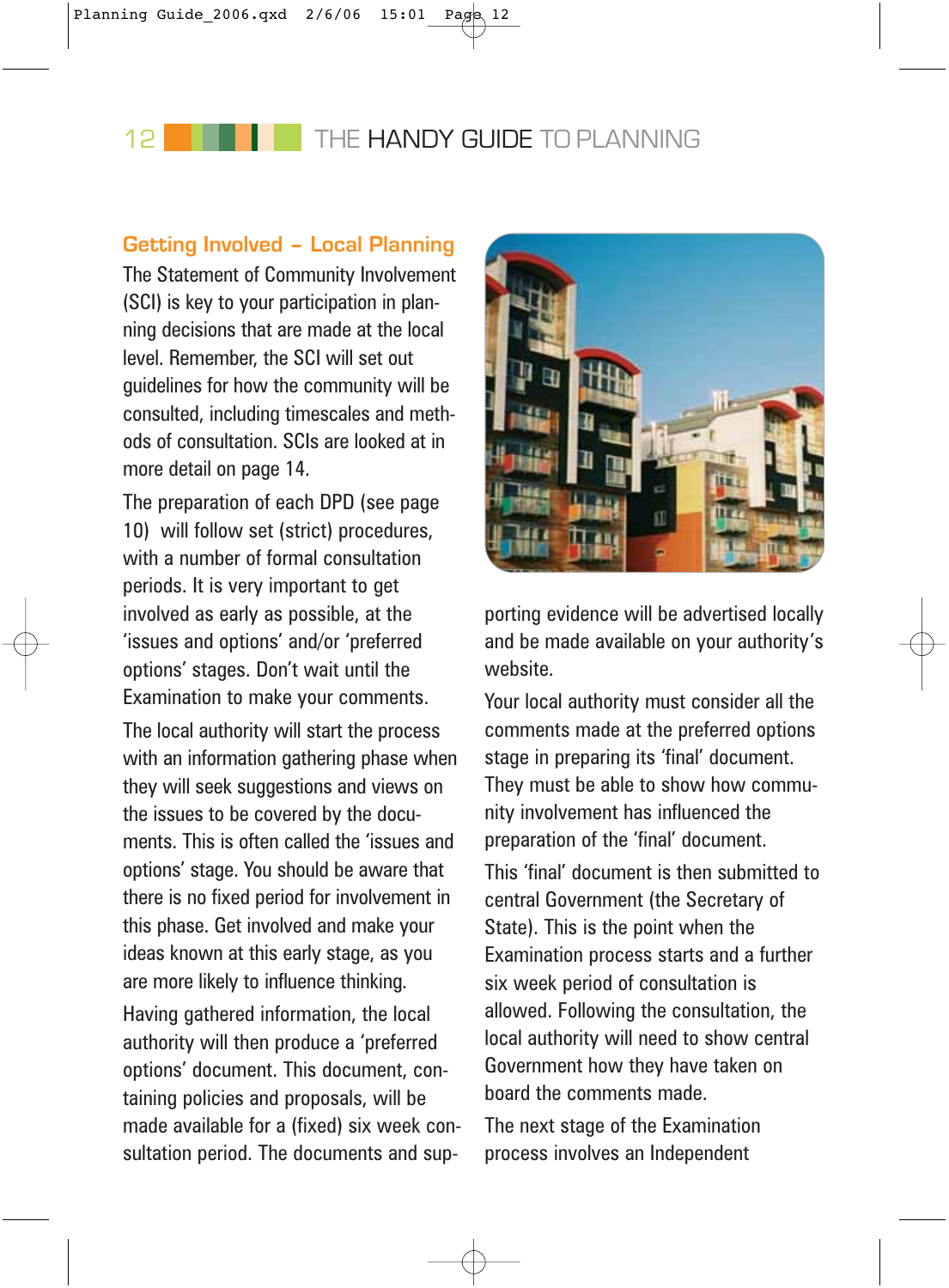Examination (or Hearing), where the<br>'final' document is examined by an independent Inspector. Anyone making comments (known as 'written representations') on the document during the consultation period has the right to be heard at the Examination. However, it is important to understand that the documents will be adopted unless the Inspector thinks that they are not 'sound'. Therefore, any comments submitted at this late stage must relate to the "tests of soundness" which the Inspector will use to examine the documents. For more information on 'tests of soundness' and making written representations see page 20 of this Guide.

Unlike the old system where plans were reviewed infrequently, each document in the LDF will be reviewed on a regular basis. This gives you more opportunity to influence what goes into the LDF.

**Note: procedures for Supplementary Planning Documents are simpler, but remember you will not be able to change policies already set out in Development Plan Documents.**

# **LOCAL** TIPS

- **>** Find out when your local authority is preparing its LDF documents.
- **>** Familiarise yourself with the LDF, particularly the LDS and SCI and find out when the documents will be written and/or reviewed.
- **>** Get involved as early as possible ideally at the 'issues and options' or 'preferred options' stage .
- **>** Your views may not be taken into account if they are made late in the process. Don't wait until the Examination to make your comments.
- **>** If you do provide comments at the Examination, be sure to relate them to the 'tests of soundness' which the Inspector will use to examine the document.
- **>** It is important to be proactive. If you have ideas for how you want your neighbourhood to be developed, let your local authority know.
- **>** Keep your comments as simple and focused as possible.
- **>** Seek advice from Planning Aid see page 21.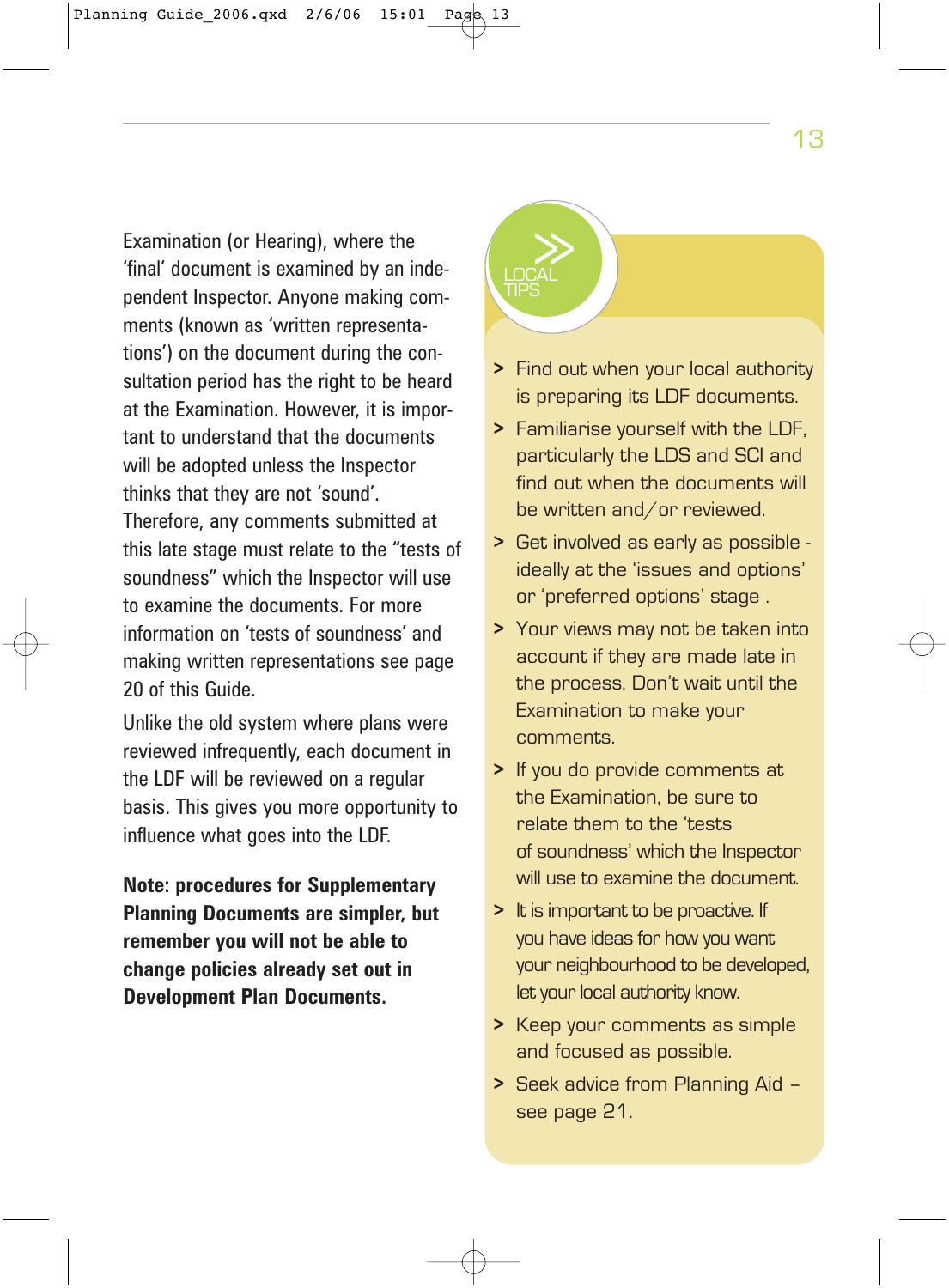To successfully participate in the planning system it is important to be familiar with your Statement of Community Involvement (SCI). This sets out the way your local authority will consult you on plan preparation and development control. If you get involved in the SCI it should make it easier for you to participate in the preparation of other LDF documents.

Local authorities must consult the community in preparing and reviewing their SCI. There are formal opportunities to get involved. You need to speak to your local authority to find out when these are. You should be aware that there is no requirement to have an SCI before developing the LDF. But remember strict rules requiring proper consultation and involvement apply whether the SCI has been written or not.

Whilst the SCI must meet certain requirements set out by central Government, it will be tailored to local circumstances. The requirements for the SCI are a minimum and local authorities are expected to do much more to properly meet the needs of the community.

# **SCI** TIPS  $\gg$

SCIs should:

- Explain why the local authority needs to engage with the community, and what resources will be provided to do so.
- **>** Set out the types of organisations and communities that the local authority will involve.
- **>** Set out the range of techniques that will be used to inform, consult and involve communities.

SCIs must also link to other community involvement strategies, including the Sustainable Community Strategy. In the future there may be one SCI prepared by your local authority for the LDF, Sustainable Community Strategy and Local Area Agreement (see sheet 7 of the Planning Information Pack for full details).

> consult the community in developing their SCI, and you should contact them to find out where they are in the preparation of this document. If possible get involved with the SCI, and make sure that the local authority is aware of your interest in planning.

Local authorities must

**>** Check where your local authority is in preparing the SCI and if possible, participate in its production.

- **>** If you are a member of a community or voluntary group, make sure you are included in the SCI.
- **>** If the SCI has already been produced find out when it will be reviewed.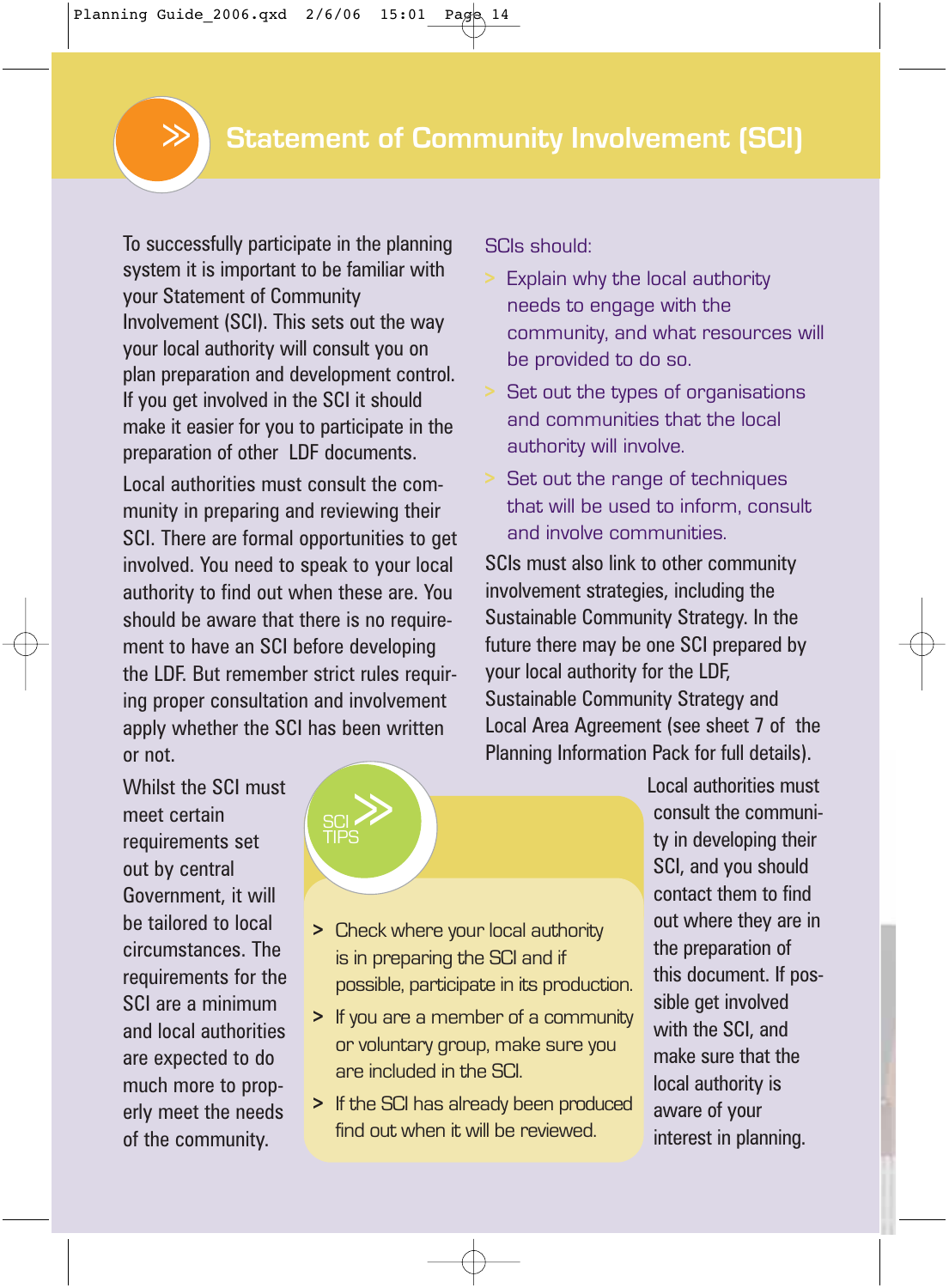#### **DEVELOPMENT CONTROL**

The development control section within your local authority generally deals with planning applications, appeals and enforcement matters (enforcement includes where development has taken place without planning permission). Once a planning application has been submitted, your local authority will assess it. The decision to grant or refuse permission is made in line with the policies set out in the main documents of the LDF – the Development Plan Documents (DPDs). These are the core strategy, site specific allocations and proposals, area action plans and the proposals map, and the development control DPD if the authority has one. The decision will also take into account other issues (known as 'material considerations') which will include things like noise, design, loss of light and supplementary planning documents.

Normally, decisions on large or contentious planning applications are made at a Planning Committee made up of elected Councillors. Your local authority will have a set of criteria for applications going to committee. Councillors consider reports prepared by their planning officers and have the final say on whether a planning application should be granted or refused. Councillors do not have to accept the advice given to them by their officers but in most cases they do.

For minor applications, planning officers normally make decisions on behalf of Councillors. These are known as 'delegated powers'. It is a good idea to phone and check how your local authority operates, so you know how decisions will be made. No two areas are the same (see sheet 8 of the Planning Information Pack for full details).There are two ways of getting involved in development control; either by submitting an application, or commenting on an application.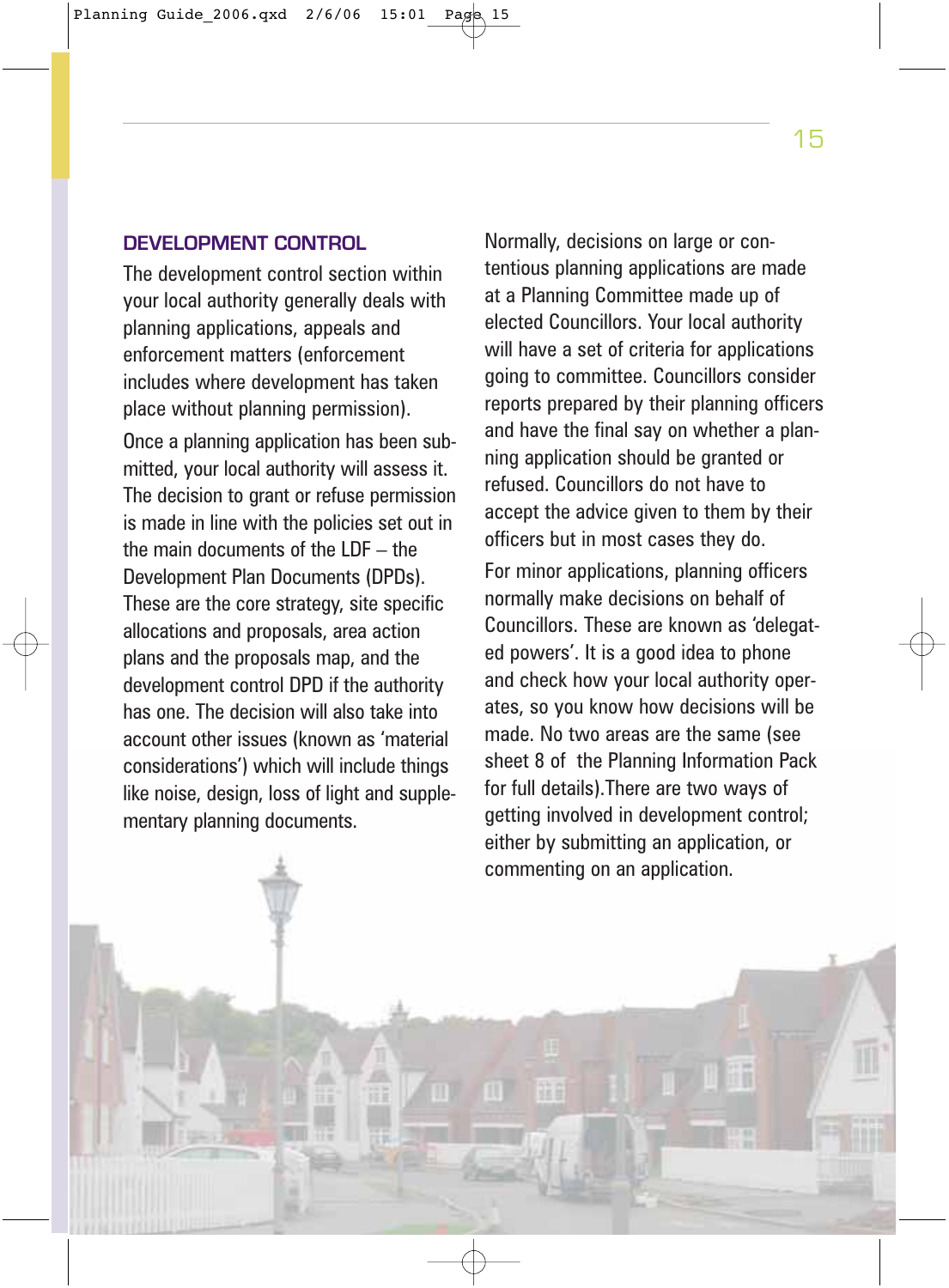16 **THE HANDY GUIDE** TO PLANNING

### >> **Getting Involved – Submitting an application**

If you are thinking about starting a development project, for example extending a house, creating a play area or changing the use of a building, then you should contact your local authority. Check if you need planning permission and any other consent (for example, you may also require building regulations or listed building consent).

There are two types of application; full and outline. Full applications require full details of the proposed development including access, layout and design. Outline applications require less detail and can be used to find out whether a development is acceptable in principle. All applications must be submitted to the local authority on a form supplied by them, with drawings showing the location of the site and what you are proposing. Ask your local authority exactly what kind of drawings are required.

Submitted planning applications will be registered and those affected by the development will be notified.

In making a decision your application will be assessed against the policies set out in documents contained in the Local Development Framework (LDF). For most applications decisions should be made within 8 weeks (for large applications it



- **>** Contact your local authority to find out if you need planning permission or any other consent.
- **>** Keep in touch with the local authority to see how your application is progressing.
- **>** Seek advice from Planning Aid sheet 8 of the Planning Information Pack provides detailed information on applying for planning permission.

is 13 weeks). If the decision is being made by a Planning Committee you may be allowed to attend and may be given the opportunity to present your application. Remember different local authorities take different approaches to committee meetings. It's worth checking with your local authority if there is the opportunity to attend and to speak about your application. After the Councillors have looked at the application, they will make a formal decision which will be sent to you in the post. If the decision making has been delegated to a planning officer, you will also be notified of the decision in writing.

The decision will either be for approval, refusal or approval subject to conditions.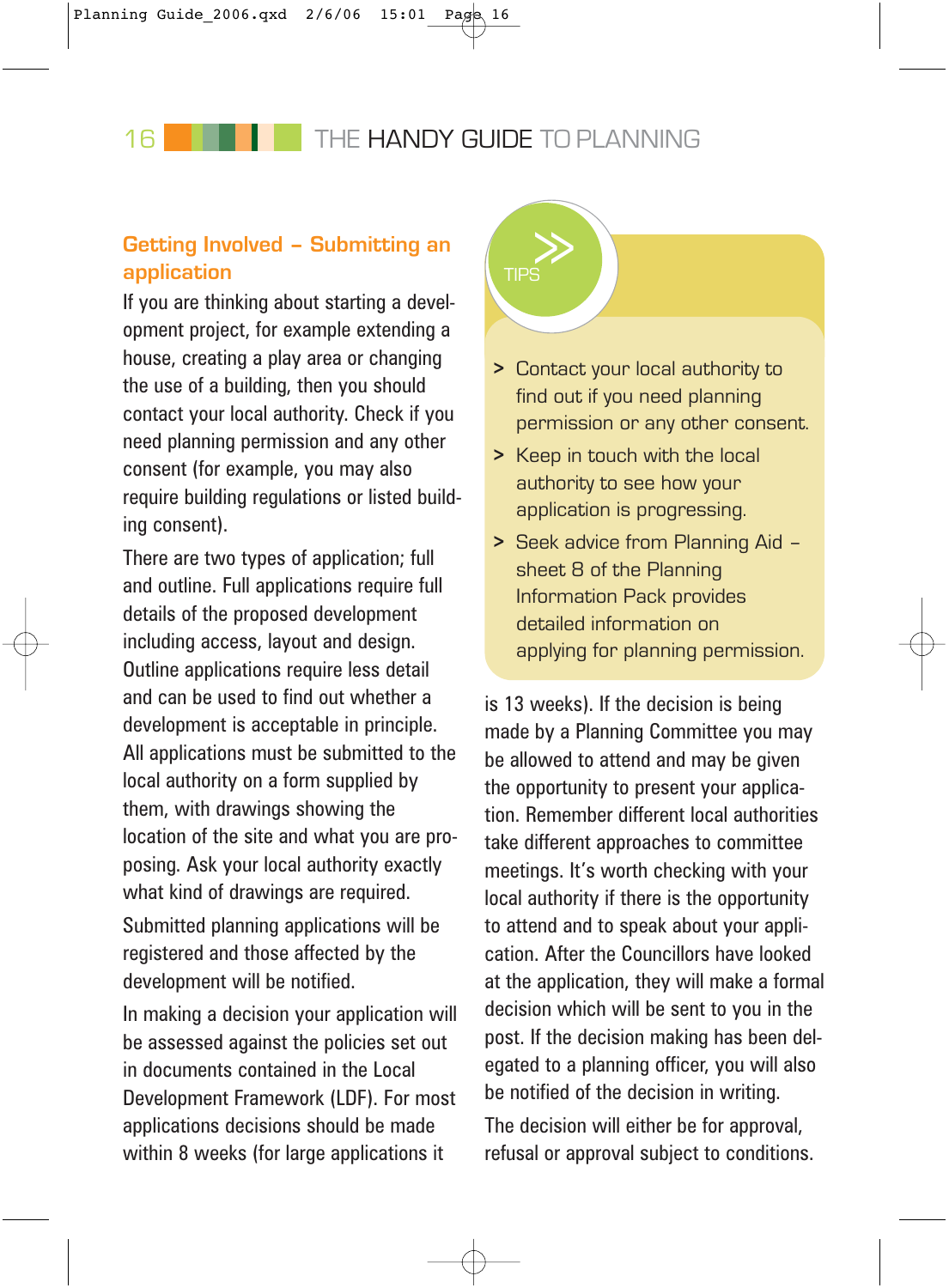

If your application is refused, or granted with conditions you think are unreasonable, you have the right to appeal. However, only the person or organisation who submitted the planning application can appeal.

### **Getting Involved – Commenting on an application**

Your local authority keeps a list of all applications. This is known as the 'register'. Your authority will also produce a weekly list of new applications which can be seen either on the internet, at your local authority offices or on request. These lists contain important information on planning applications and provide contact details for more information.

In addition to keeping a register, your local authority is required to notify immediate neighbours of any application that

will affect them. You will be notified either by letter or a site notice (often seen on lamp posts). For certain applications the local authority is required to place a public notice in the local press. It is important to read these documents as they will contain deadlines for receiving comments as well as details about where to get more information.

If you need more detailed information on a specific development, contact your local authority's planning department and ask to speak to the planning officer dealing with the application. Get as much information as possible and ask to be notified of any changes or amendments to the proposal.

You can also contact your local Ward Councillor and explain any issues you may have with a specific application. However if your local Ward Councillor sits on the Planning Committee, they may be unable to advise you as all Planning Committee Councillors have to remain neutral.

Everyone has a right to comment on other people's applications. Comments must be made in writing and received before the deadlines.

Comments must be planning related, for example, is the application in line with policies identified in the LDF documents? Does the proposal create traffic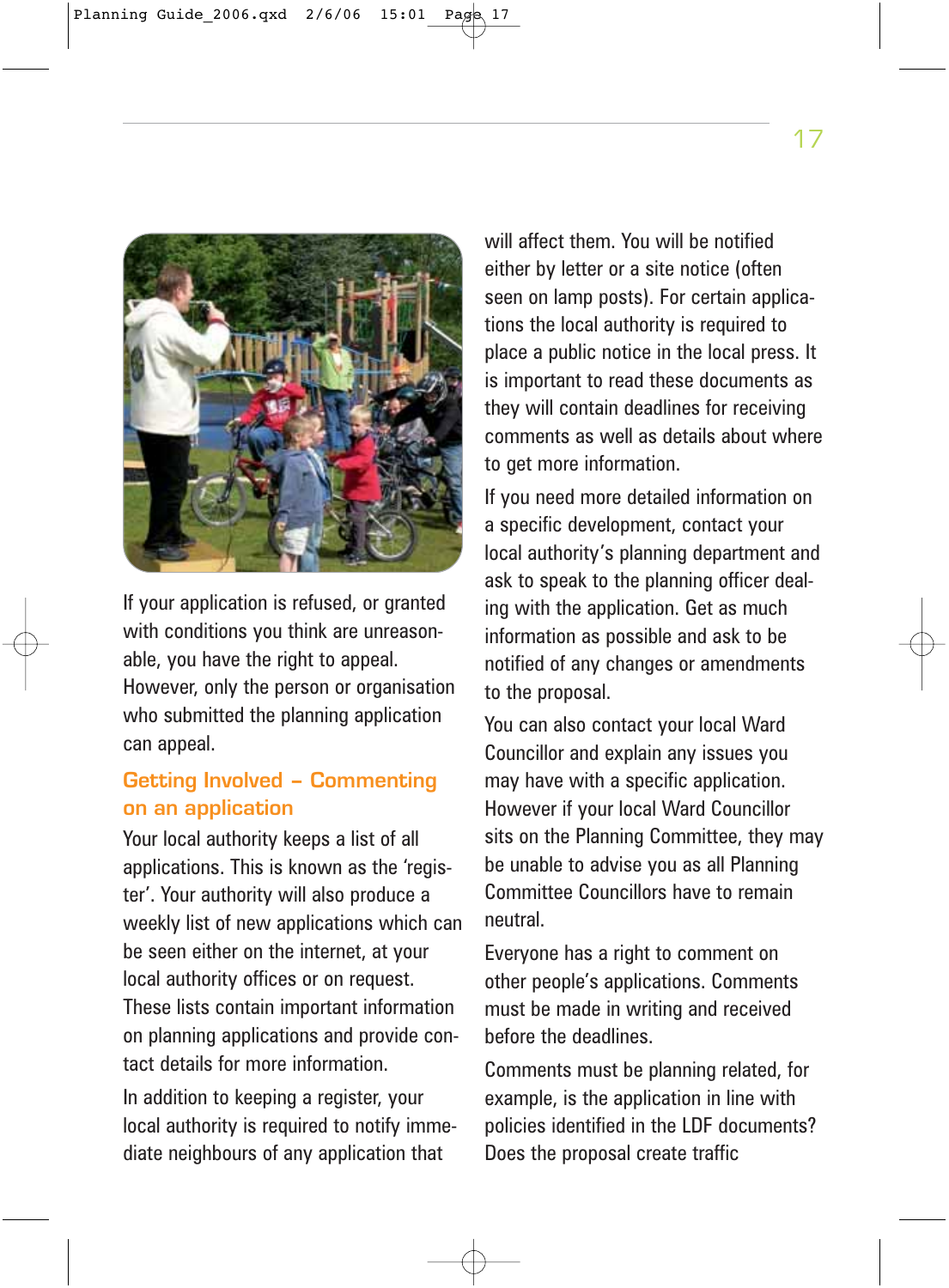18 **THE HANDY GUIDE TO PLANNING** 

problems? Are there design issues to<br>consider? Are there access issues which need to be addressed? The decision cannot take into account the effect the proposed development could have on property values. It is also worth remembering all comments on applications are made publicly available. If the decision is to be made at a Planning Committee you may be given the opportunity to attend and present your comments. Again, you will need to find out whether your local authority provides this opportunity. Everyone who comments on an application will be informed of the decision in writing.

If you have commented on someone else's planning application and are not satisfied with the decision there are only limited opportunities to challenge the decision (see sheet 15 of the Planning Information Pack).

If you are concerned development has taken place in your area without the appropriate planning permission, speak with your local authority and they may decide to take enforcement action (see sheet 12 of the Planning Information Pack).



- **>** Be aware that there are strict deadlines for making your comments.
- **>** View the register or the list of existing planning applications.
- **>** Check the local press and site notices for any information on new development in your area.
- **>** For detailed information on a specific development, contact your local authority. Meet with planners dealing with the application to discuss your concerns or support.
- **>** When commenting on an application, give clear and concise planning reasons, and where possible, use the documents within the LDF to support your case.
- **>** Find out if there are other groups that are interested in the same issues and join forces with them if possible. That way you are more likely to be heard.
- **>** Seek advice from Planning Aid – see contact details on page 21.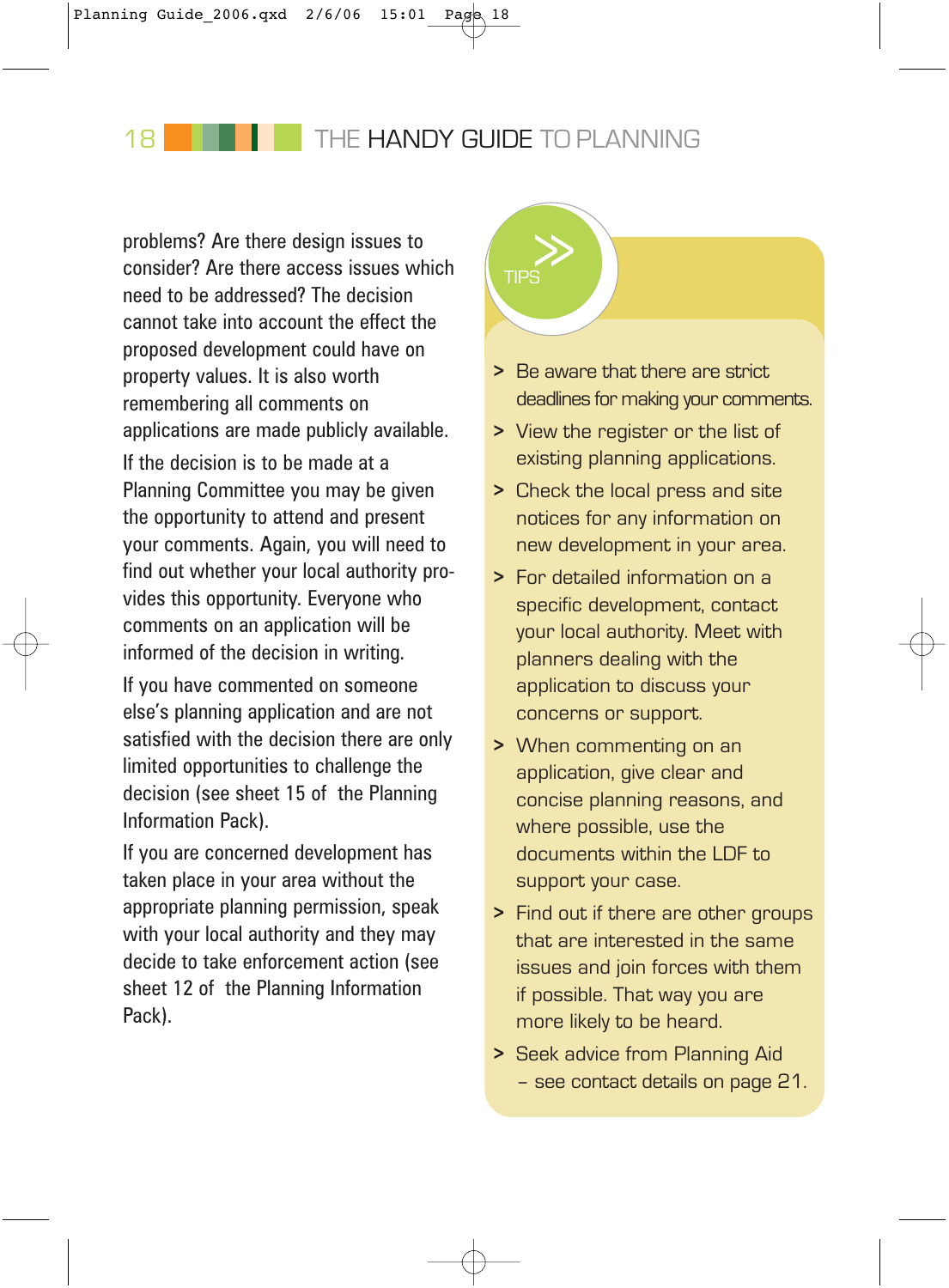

# **D OUT MORE**

More comprehensive information on the issues outlined in this guide is available in The Planning Information Pack written by Planning Aid with assistance from Urban Forum. The pack comprises a series of information sheets and is available from your regional Planning Aid office – see contacts on pages 21/22. References to these sheets have been made throughout this Guide.

| <b>Sheet</b>    | <b>Content</b>                                                  |
|-----------------|-----------------------------------------------------------------|
|                 | <b>Introduction</b>                                             |
| 1               | Spatial Planning in England                                     |
|                 | <b>Plan Preparation</b>                                         |
| 2               | Regional Spatial Strategies - what are they?                    |
| з               | Regional Spatial Strategies - how to get involved               |
| 4               | Local Development Frameworks - what are they?                   |
| 5               | Local Development Frameworks - how to get involved              |
| 6               | Independent Examinations and Examinations In Public             |
| $\overline{7}$  | Statements of Community Involvement                             |
|                 | <b>Development Control</b>                                      |
| 8               | <b>Applying For Planning Permission</b>                         |
| 9               | <b>Commenting on Planning Applications</b>                      |
| 10              | <b>Appeals</b>                                                  |
| 11              | Special Planning Consents: Listed buildings, Conservation Areas |
| 12 <sub>2</sub> | Enforcement                                                     |
| 13              | <b>Planning and Small Businesses</b>                            |
| 14              | <b>Planning Obligations</b>                                     |
|                 | <b>Further Information</b>                                      |
| 15              | <b>Redress</b>                                                  |
| 16              | <b>Useful Contacts and Publications</b>                         |
| 17              | Glossary                                                        |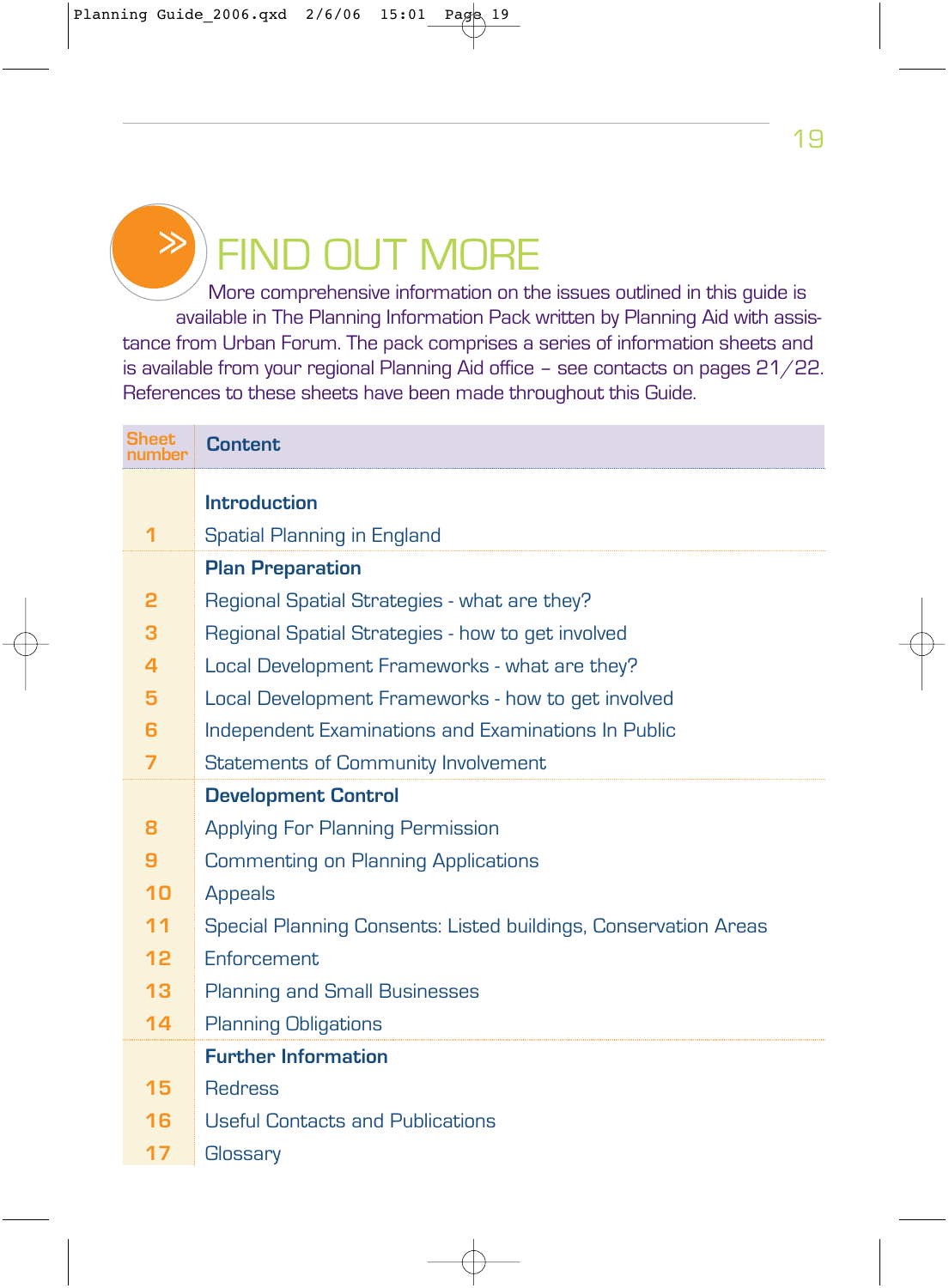

Extract from Planning Policy Statement (PPS)12: setting out the test of soundness relating to development plan documents (see page 13).

*"The presumption will be that the development plan document is sound unless it is shown to be otherwise as a result of evidence considered at the examination. The criteria for assessing whether a development plan document is sound will apply individually and collectively to policies in the development plan document. A development plan document will be sound if it meets the following tests:*

#### *Procedural*

- *i it has been prepared in accordance with the local development scheme;*
- *ii it has been prepared in compliance with the statement of community involvement, or with the minimum requirements set out in the Regulations where no statement of community involvement exists;*
- *iii the plan and its policies have been subjected to sustainability appraisal;*

#### *Conformity*

- *iv it is a spatial plan which is consistent with national planning policy and in general conformity with the regional spatial strategy for the region or, in London, the spatial development strategy and it has properly had regard to any other relevant plans, policies and strategies relating to the area or to adjoining areas;*
- *v it has had regard to the authority's community strategy;*

#### *Coherence, consistency and effectiveness*

- *vi the strategies/policies/allocations in the plan are coherent and consistent within and between development plan documents prepared by the authority and by neighbouring authorities, where cross boundary issues are relevant;*
- *vii the strategies/policies/allocations represent the most appropriate in all the circumstances, having considered the relevant alternatives, and they are founded on a robust and credible evidence base;*
- *viii there are clear mechanisms for implementation and monitoring; and*
- *ix the plan is reasonably flexible to enable it to deal with changing circumstances.*

*Where the development plan document relates to housing, local planning authorities should produce housing trajectories which will demonstrate how the plan will deliver the policies relating to housing provision. This will be important in clarifying the delivery mechanisms of the development plan document which will be part of the test of whether it is sound."*

### *Office of the Deputy Prime Minister, 2004*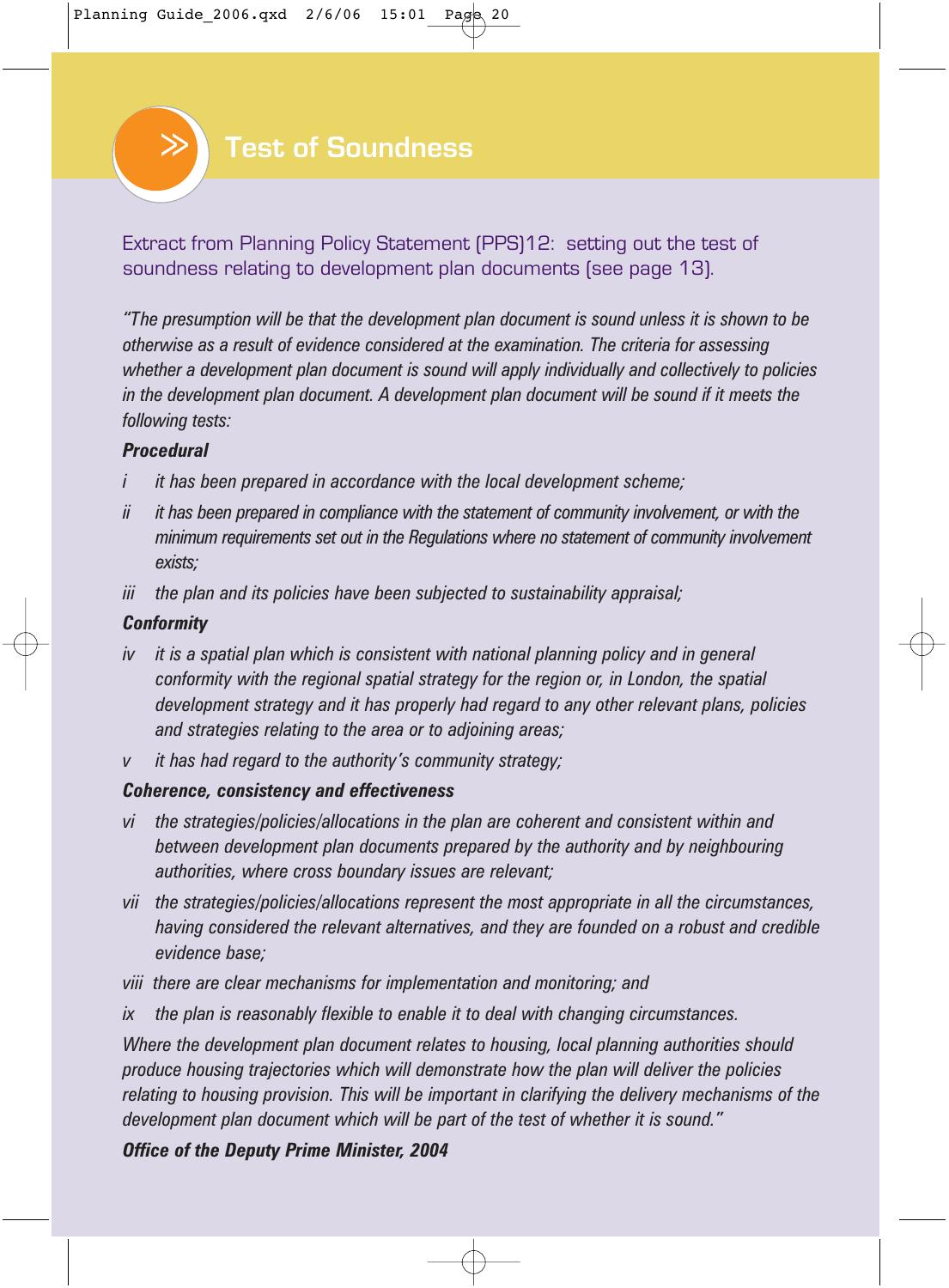# USEFUL CONTACTS

A list of useful contacts, including Planning Aid's regional offices, National Bodies, Regional Assemblies and Regional Voluntary Sector Networks.

### **Urban Forum**

70 Cowcross Street London EC1M 6EJ Tel: 020 7253 4816 Fax: 020 7253 4817 Email: info@urbanforum.org.uk Web: www.urbanforum.org.uk

### **Royal Town Planning Institute**

41 Botolph Lane, London EC3R 8DL Tel: 020 7929 9494, Fax: 020 7929 9490 E-mail: online@rtpi.org.uk Web: www.rtpi.org.uk Web: www.communityplanning.net

**National Planning Aid Unit** Unit 419, The Custard Factory Gibb Street Birmingham B9 4AA Tel: 0121 693 1201 Email: info@planningaid.rtpi.org.uk Web: www.planningaid.rtpi.org.uk

*Please note the above web address is for all of the following Planning Aid regional offices*

### Planning Aid Regional Offices

**East of England** (Bedfordshire, Cambridgeshire, Norfolk, Suffolk, Essex, Hertfordshire (excluding London Boroughs) Po Box 982 Great Shelford Cambridgeshire CB2 5WY Tel: 0870 8509801 Email: eeco@planningaid.rtpi.org.uk

**East Midlands** (Derbyshire, Leicestershire, Lincolnshire, Northamptonshire, Nottinghamshire) 15 Wheeler Gate Nottingham NG1 2NA Tel: 0870 850 9802 Email: wmco@planningaid.rtpi.org.uk

**London** (Greater London including all outer London Boroughs) Unit 2 11-29 Fashion Street London E1 6PX Tel: 020 7247 4900 Email: info@planningaidforlondon.org.uk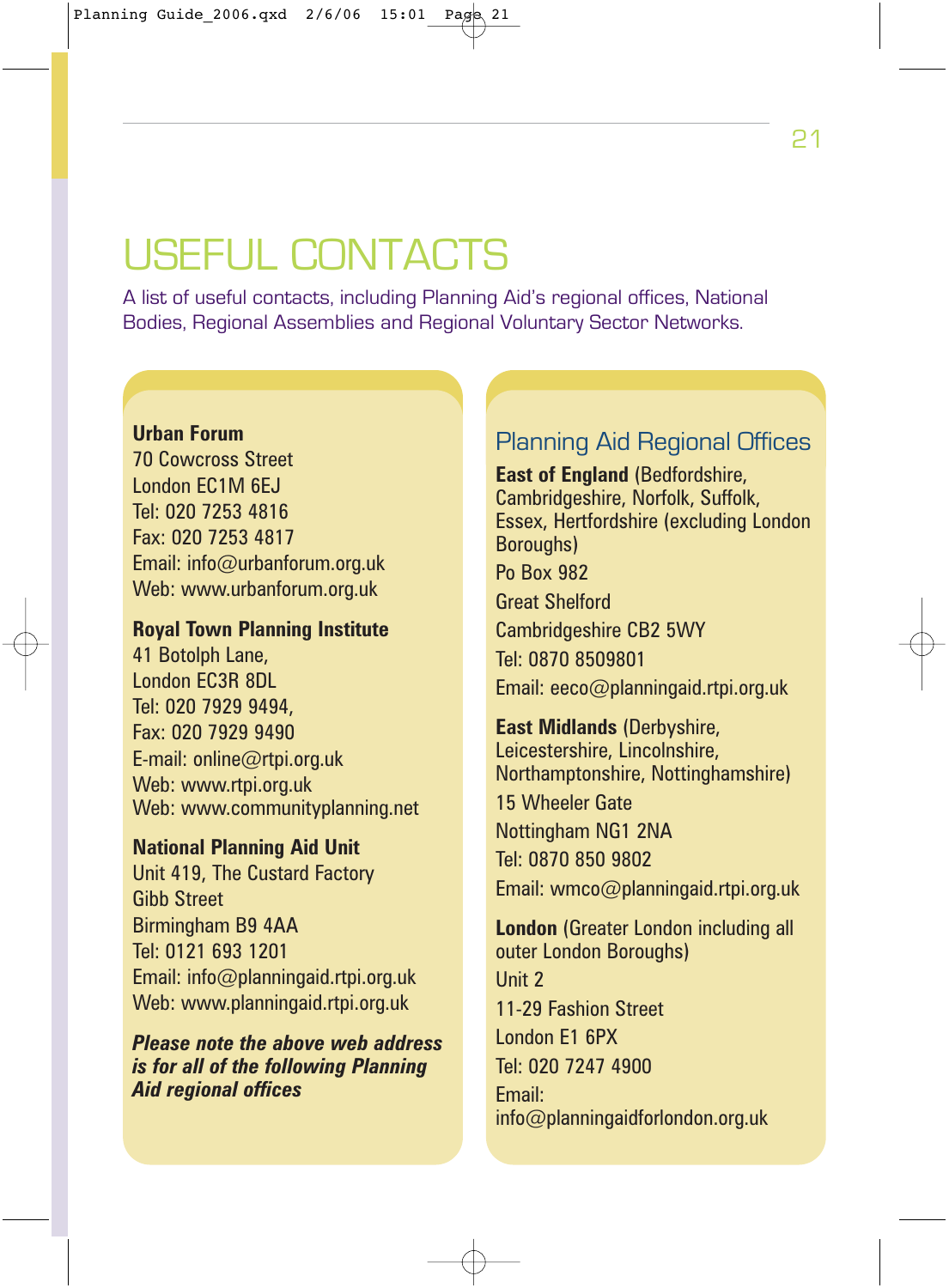22 **THE HANDY GUIDE TO PLANNING** 

**North** (County Durham, Cumbria & Tees Valley and Tyne and Wear) Department of Town And Country **Planning** Newcastle University, Claremont Tower Newcastle NE1 7RU Tel: 0870 850 9803 Email: ntco@planningaid.rtpi.org.uk

**North West** (Cheshire, Greater Manchester, Lancashire, Merseyside) 2nd Floor, Friars Court Sibson Road Sale, Cheshire M33 7SF Tel: 0870 850 9804 Email: nwco@planningaid.rtpi.org.uk

**South** (Berkshire, Buckinghamshire, Hampshire, Isle of Wight, Oxfordshire) PO BOX 429 Eastleigh, Hampshire SO53 2YJ Tel: 0870 240 7552 Email: soco@planningaid.rtpi.org.uk

**South East** (East and West Sussex, Surrey and Kent (Excluding London Boroughs) Kent Architecture Centre 1st Floor, Admirals Offices, The Historic Dockyard Chatham Kent ME4 4TS Tel: 0870 850 9806 Email: seco@planningaid.rtpi.org.uk

**South West** (Avon, Cornwall, Devon, Dorset, Gloucestershire, Somerset, Wiltshire, Isles of Scilly, Channel Islands) Bristol Architecture Centre, Narrow Quay Bristol BS1 4QA Tel: 0870 850 9807 Email: swco@planningaid.rtpi.org.uk

**West Midlands** (Herefordshire, Worcestershire, Shropshire, Staffordshire, Warwickshire, West Midlands Conurbation) Unit 319 The Custard Factory Gibb Street Birmingham B9 4AA Tel: 0121 766 8044 Email: wmco@planningaid.rtpi.org.uk

**Yorkshire** (North Yorkshire, West Yorkshire, the East Riding of Yorkshire, Hull and North and North East Lincolnshire) The Green Sand Foundry, 99 Water Lane, Leeds LS11 50N Tel: 0870 850 9808 Email: ykco@planningaid.rtpi.org.uk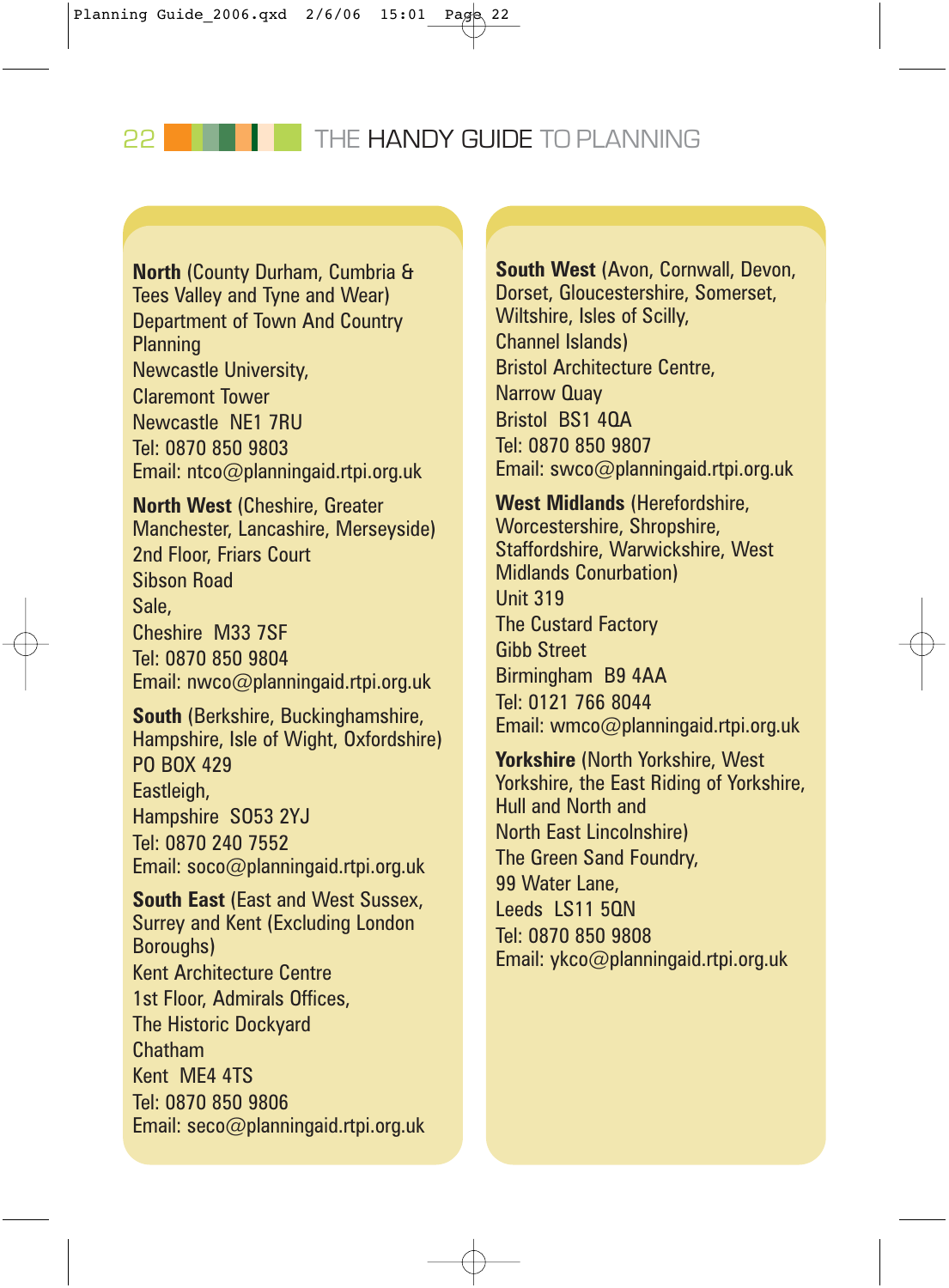### Regional Assemblies

### **East of England Regional Assembly** Flempton House **Flempton** Bury St Edmunds Suffolk IP28 6EG Tel: 01284 728151 Fax: 01284 729429

Web: www.eera.gov.uk

### **East Midlands Regional Assembly**

First Floor Suite Council Offices Nottingham Road Melton Mowbray **Leicestershire** East Midlands LE13 OUL Tel: 01664 502555 Fax: 01664 568201 Email: info@emra.gov.uk Web: www.emra.gov.uk

### **Greater London Assembly**

Greater London Assembly City Hall The Queen's Walk London SE1 2AA Tel: 020 7983 4100 Fax: 020 7983 4057 Email: mayor@london.gov.uk Web: www.london.gov.uk

### **North West Regional Assembly**

Wigan Investment Centre Waterside Drive Wigan WN3 5BA Tel: 01942 737916 Email: enquiries@nwra.gov.uk Web: www.nwra.gov.uk

### **North East Assembly**

The Guildhall **Quavside** Newcastle upon Tyne NE1 3AF Tel: 0845 673 3343 Fax: 0191 232 4558 Email: enquire@northeastassembly.gov.uk Web: www.northeastassembly.gov.uk

#### **South East Regional Assembly**

Berkeley House Cross Lanes **Guildford** Surrey GU1 1UN Tel: 01483 555200 Fax: 01483 555250 Email: secretariat@southeast-ra.gov.uk Web: www.southeast-ra.gov.uk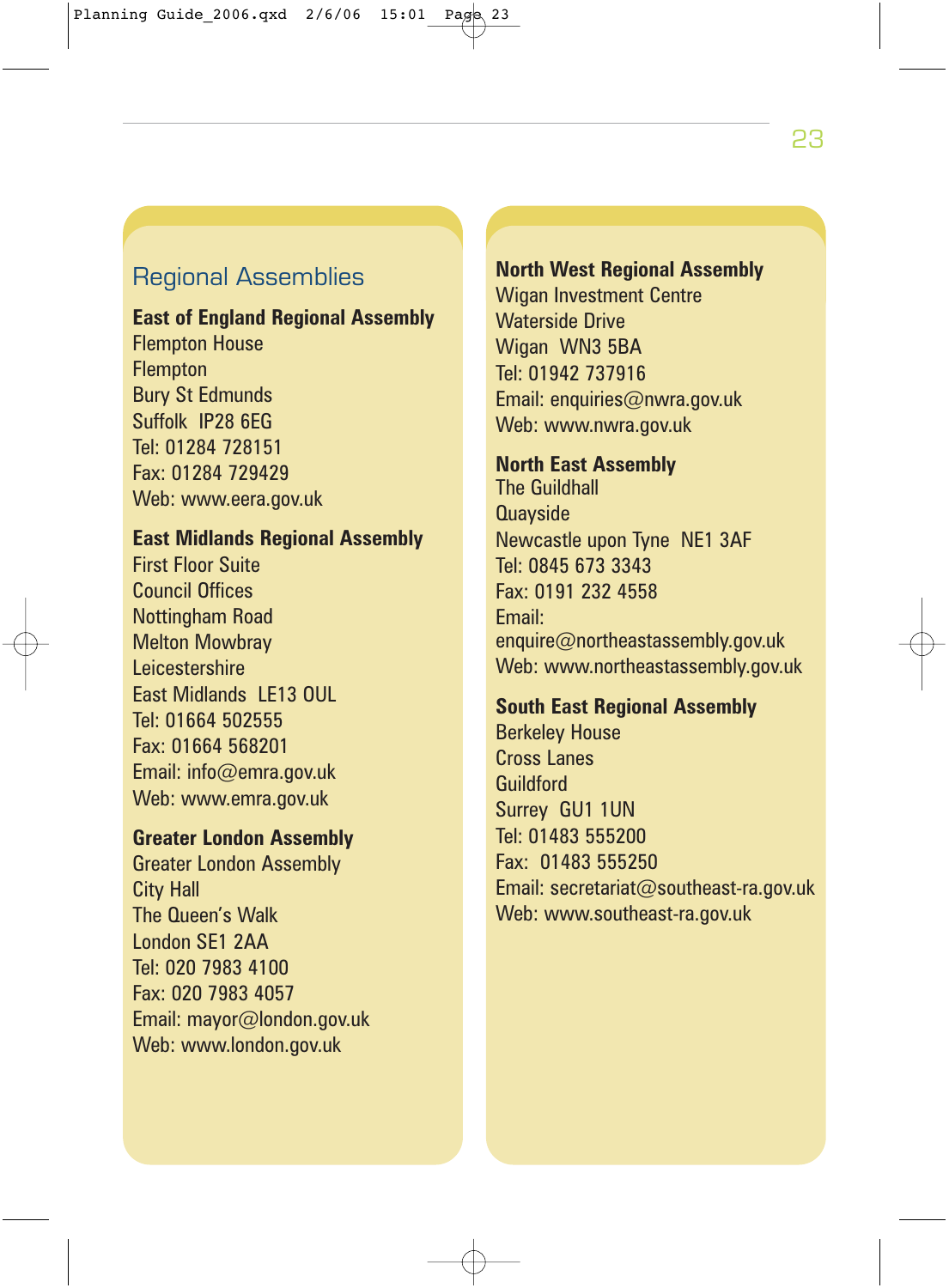24 **THE HANDY GUIDE TO PLANNING** 

### **South West Regional Assembly**

Dennett House 11 Middle Street **Taunton** Somerset TA1 1SH Tel: 01823 270101 Fax: 01823 425200 Email: swra@southwest-ra.gov.uk Web: www.southwest-ra.gov.uk

#### **West Midlands Regional Assembly**

Regional Partnership Centre Albert House Quay Place 92 - 93 Edward Street Birmingham B1 2RA Tel: 0121 245 0200 Fax: 0121 245 0201 Email: info@wmra.gov.uk Web: www.wmra.gov.uk

### **Yorkshire and Humber Regional Assembly**

18 King Street **Wakefield** West Yorkshire WF1 2SQ Tel: 01924 331555 Fax: 01924 331559 Email: mail@yhassembly.gov.uk Web: www.yhassembly.gov.uk/index

### Regional Voluntary Sector **Networks**

North East **Voluntary Organisations Network North East (VONNE)** 9th Floor Cale Cross 156 Pilgrim Street Newcastle Upon Tyne NE1 6SU Tel: 0191 233 2000 Fax: 0191 222 1998 Email: vonne@vonne.co.uk Web: www.vonne.co.uk

### North West **Voluntary Sector North West (VSNW)**

St Thomas Centre Ardwick Green North Manchester M12 6FZ Tel: 0161 276 9300 Fax: 0161 276 9301 Email: vsnw@vsnw.org.uk Web: www.vsnw.org.uk

Yorkshire and the Humber **Yorkshire and HumberRegional Forum**  Suite D10 Josephs Well Hanover Walk Leeds LS3 1AB Tel: 0113 394 2300 Fax: 0113 394 2301 Email: office@regionalforum.org.uk Web: www.yhregforum.org.uk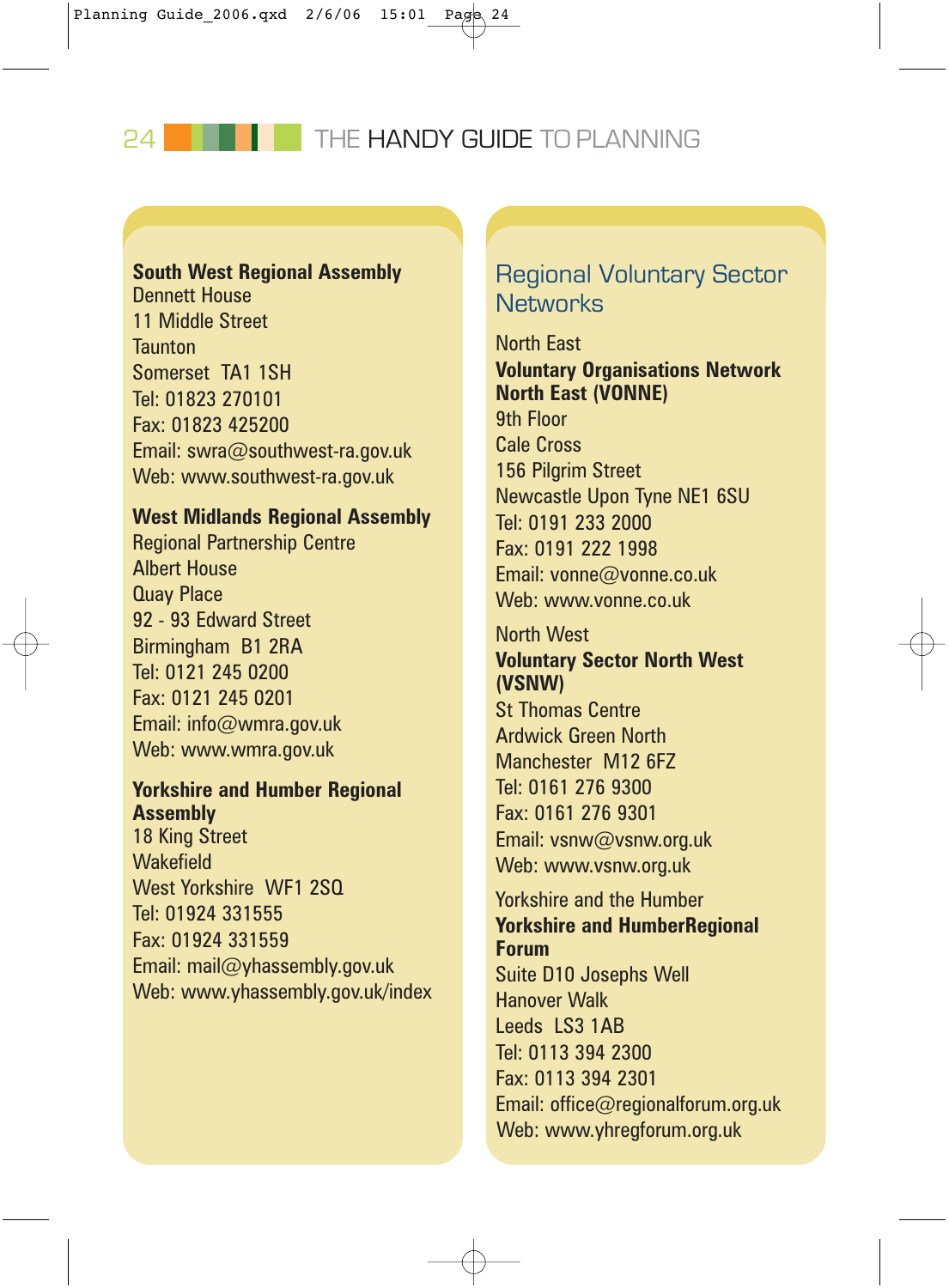25

East Midlands **Engage East Midlands** Nottingham Voluntary Action Centre 7 Mansfield Road Nottingham NG1 3FB Tel: 0115 934 8471 Fax: 0115 934 8498 Email: engage@engage-em.org.uk Web: www.engage-em.org.uk

### West Midlands **Regional Action West Midlands (RAWM)**

2nd Floor, Waterlinks House Richard Street Birmingham B7 4AA Tel: 0121 359 9100 Fax: 0121 359 9101 Email: rawm@rawm.co.uk Web: www.rawm.org.uk

East of England **COVER**  Eagle Stile, Rectory Farm Barns Walden Road Little Chesterford Cambridge CB10 1UD Tel: 01799 532 880 Fax: 01799 532 899 Email: office@cover-east.org Web: www.cover-east.org

South East **RAISE** Berkeley House **London Square** Cross Lane Guildford Surrey GU1 1UN Tel: 01483 500770 Fax: 01483 574439 Email: mail@raise-networks.org.uk Web: www.raise-networks.org.uk

South West **South West Forum** Unit 6, Cranmere Court Lustleigh Close Matford Business Park Exeter EX2 8PW Tel: 01392 823758 Fax: 01392 823033 Email: office@southwestforum.org.uk Web: www.southwestforum.org.uk

**Third Sector Alliance** C/o London Voluntary Service Council 356 Holloway Road London N7 6PA Tel: 0207 700 8124 Fax: 0207 700 8108 Email : jane@lvsc.org.uk Web: www.actionlink.org.uk/3sa

London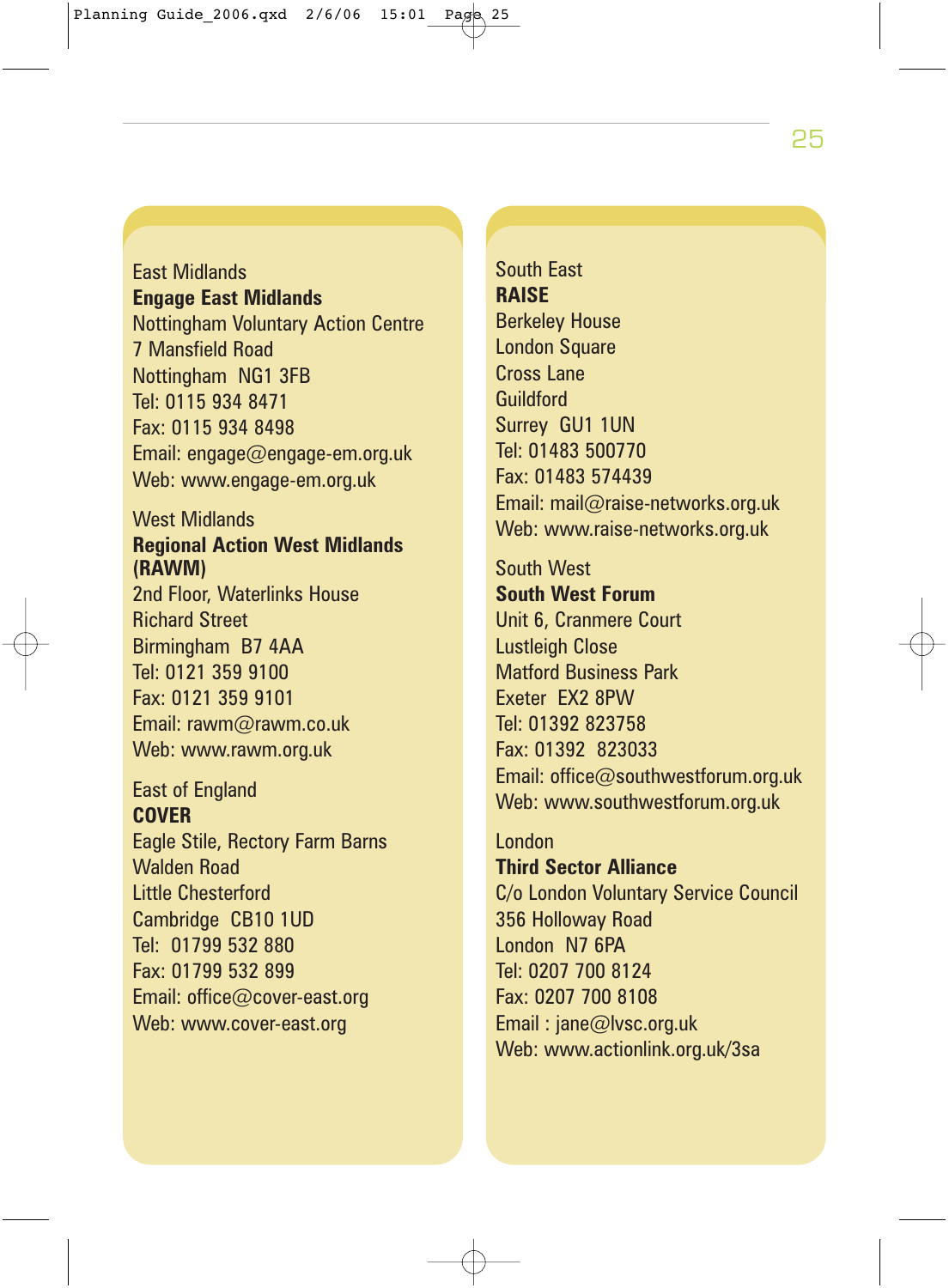26 **THE HANDY GUIDE TO PLANNING** 

### Other information

### **Action with Communities in Rural England (ACRE)**

Somerford Court, Somerford Road **Circencester** Gloucestershire GL7 1TW Tel: 01285 653477 Fax: 01285 654537 Email: acre@acre.org.ik Web: www.acre.org.uk

### **National Association of Councils for Voluntary Service (NACVS)**

177 Arundel Street Sheffield S1 2NU Tel: 0114 278 6636 Fax: 0114 278 7004 Email: nacvs@nacvs.org.uk Web: www.nacvs.org.uk

### **Town and Country Planning Association (TCPA)**

17 Carlton House Terrace, London SW1Y 5AS Tel: 020 7930 8903 Fax: 020 7930 3280 Email: tcpa@tcpa.org.uk Web: www.tcpa.org.uk

**Planning Portal**  Web: www.planningportal.gov.uk

**Information on your local Council** Web: www.direct.gov.uk

**BBC iCAN!**  Web: www.bbc.co.uk/dna/ican/A1939944

**Department for Communities and Local Government (DCLG) - formerly ODPM** Web: www.communities.gov.uk

### **Friends of the Earth**

26-28 Underwood Street London N<sub>1</sub> 7.IQ Tel: 020 7490 1555 Freephone: 0808 800111 Web: www.foe.org.uk

### **DISCLAIMER**

All rights reserved. While every effort has been taken to check the accuracy of the information in this Handy Guide, Urban Forum and Planning Aid cannot be held liable for any financial loss resulting from the advice contained herein. Readers are advised to seek advice from their local planning authority and or a professional planning consultant before proceeding on any planning matter.